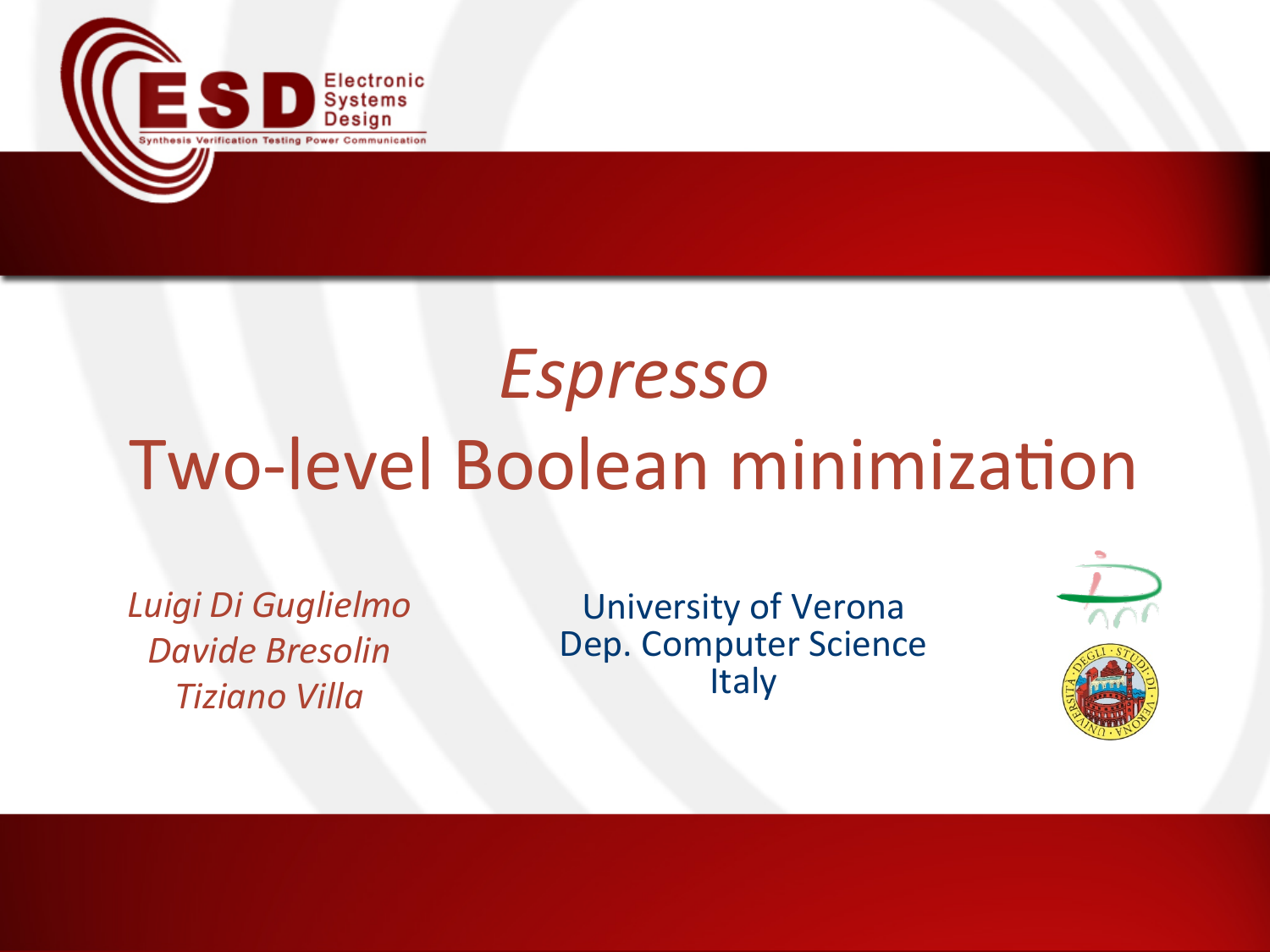

## Agenda!

- Introduction
- **e** espresso two-level Boolean minimization
- *espresso* Input file
	- $-$  description format
	- keywords!
- *espresso* Options
- Exercises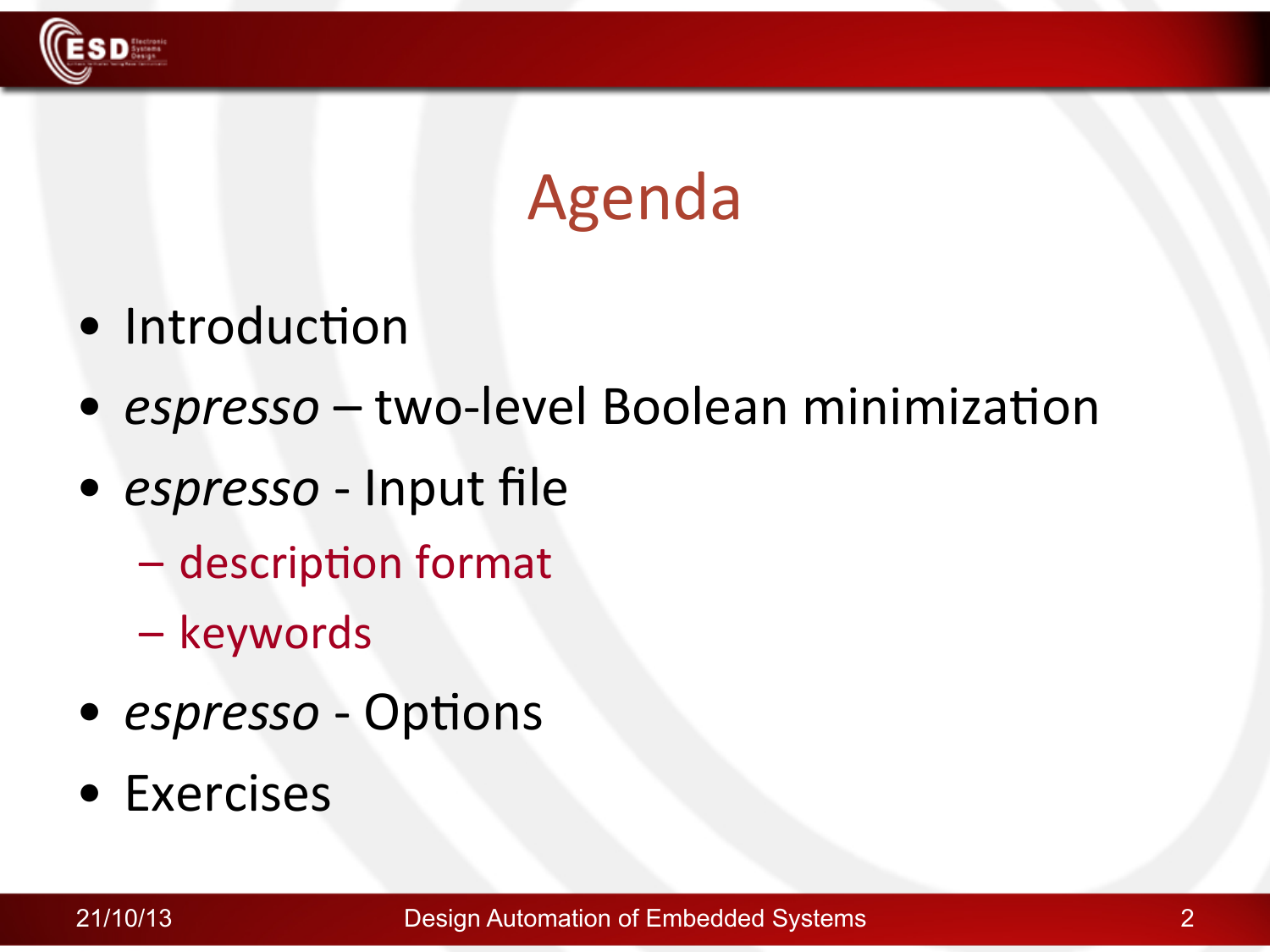

### Introduction

- A Boolean function can be described providing:
	- ON-set
		- OFF-set is the complement of the ON-set.
		- The DC-set is empty
	- ON-set and DC-set
		- OFF-set is the complement of the union of ON-set and DC-set
	- ON-set and OFF-set
		- DC-set is the complement of the union of ON-set and OFF-set
- A Boolean function is completely described by providing its **ON-set**, **OFF-set** and **DC-set**.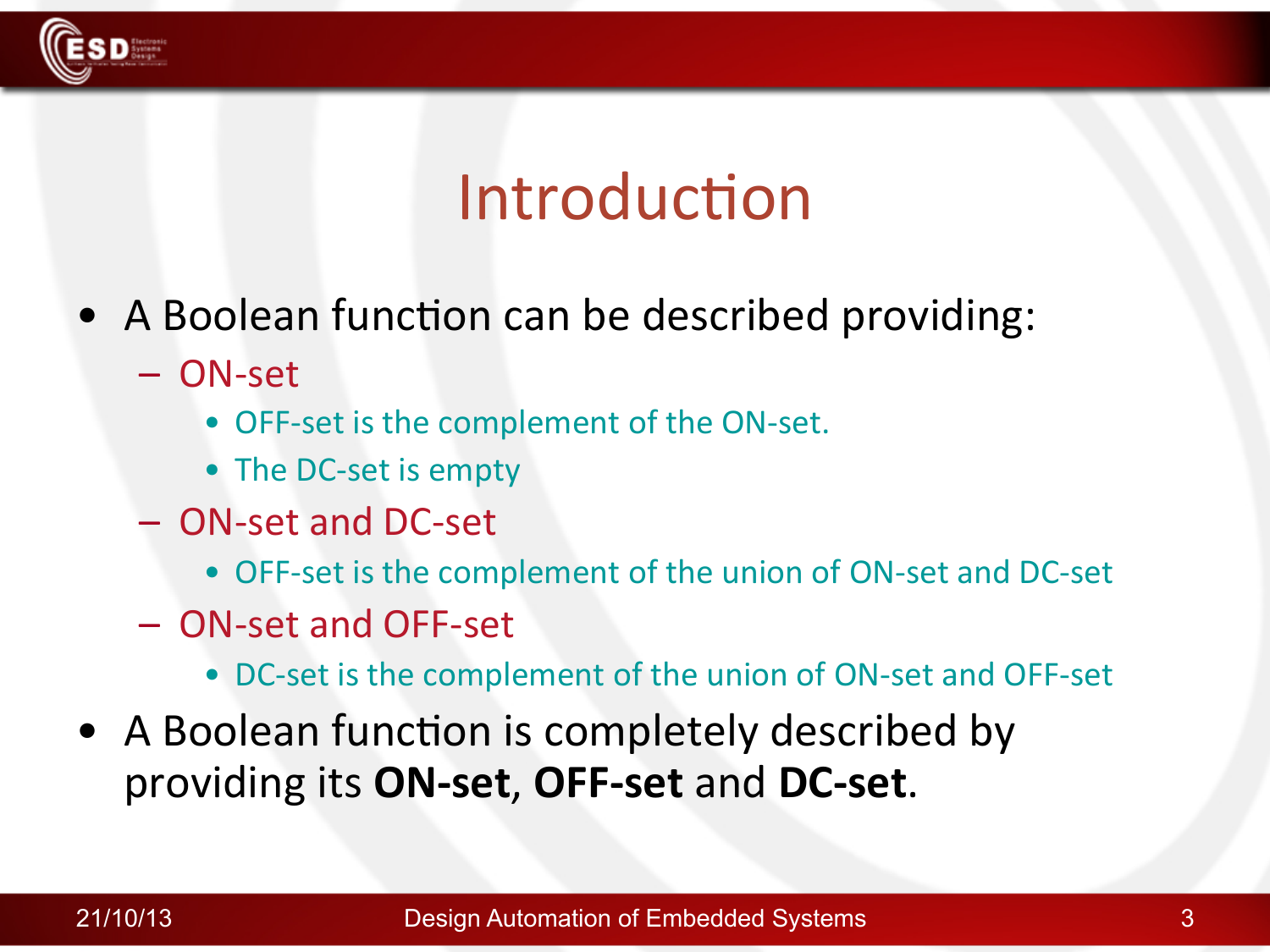

#### *espresso+*–!U.C.!Berkeley

- *espresso* is a tool developed by the CAD group at U.C. Berkeley (software developer: Richard L. Rudell)
- Current release is the  $#2.3$ 
	- Release date 01/31/1988
- *espresso* is a program for **two-level Boolean minimiza5on**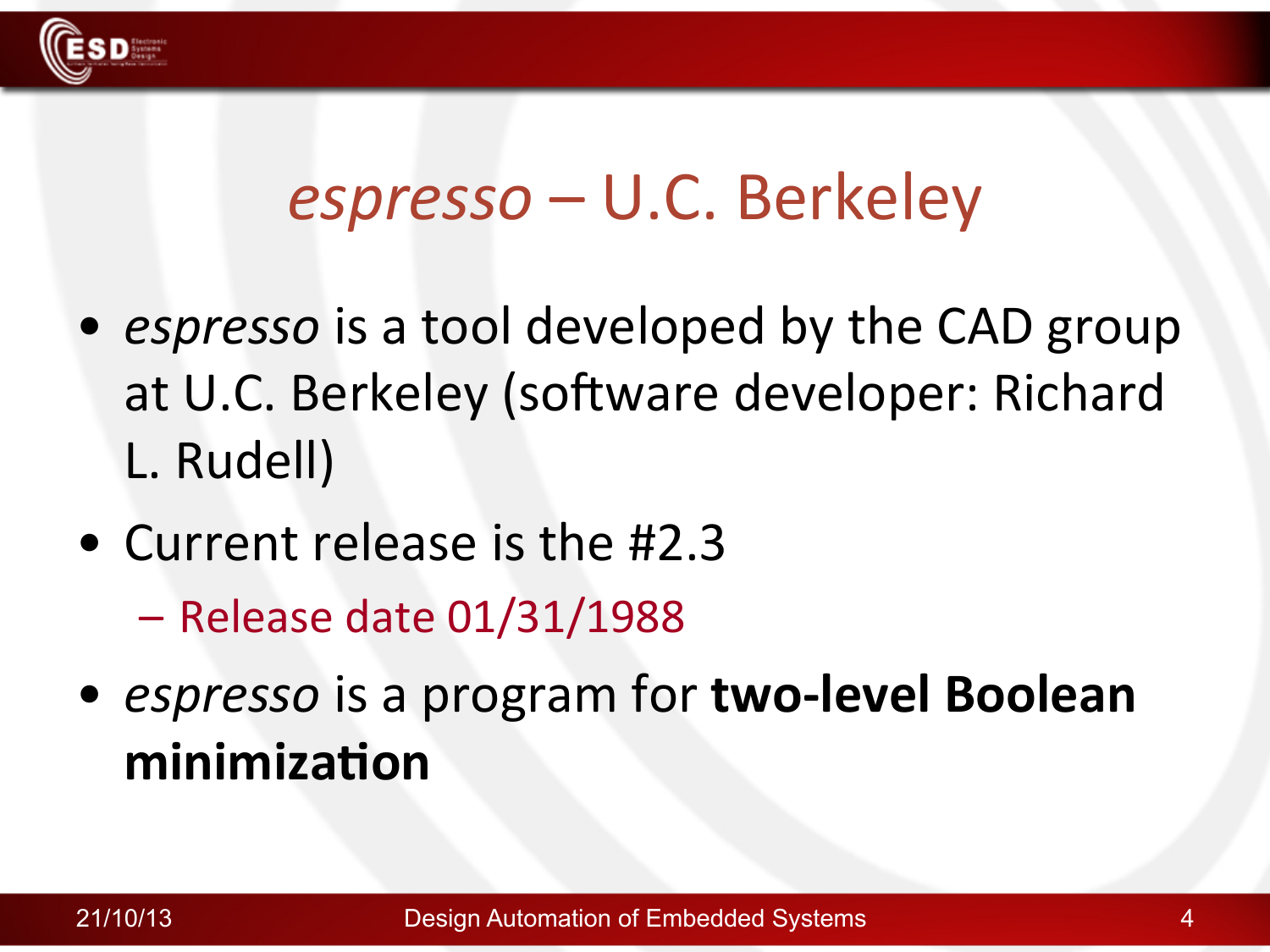

#### *espresso* – Boolean Minimization

- *espresso* takes as input:
	- A sum-of-product (SOP) representation of a twovalued (or multi-valued) Boolean function
- and produces:
	- a minimal equivalent SOP representation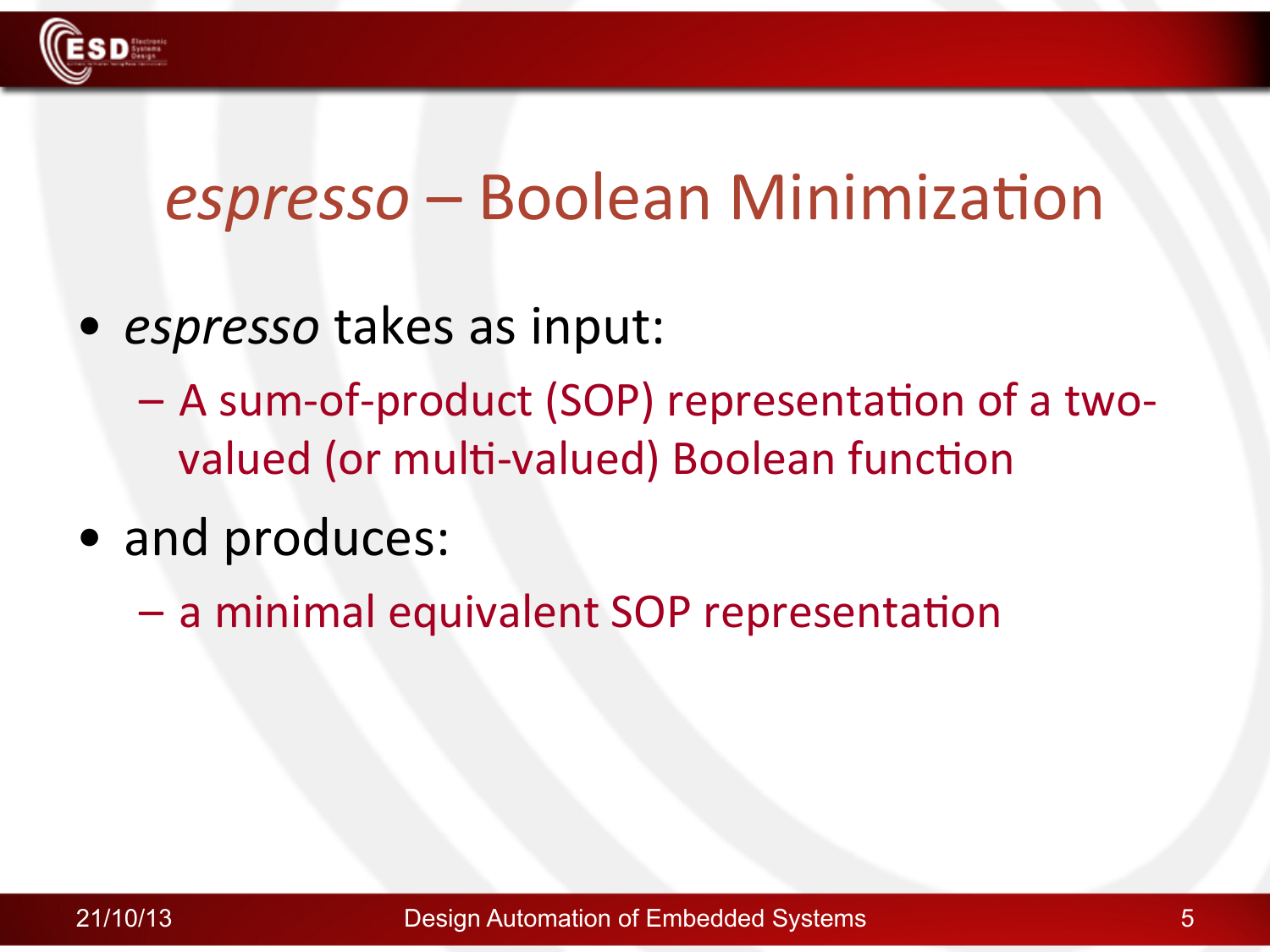

#### How to use *espresso*



#### 21/10/13 6 Design Automation of Embedded Systems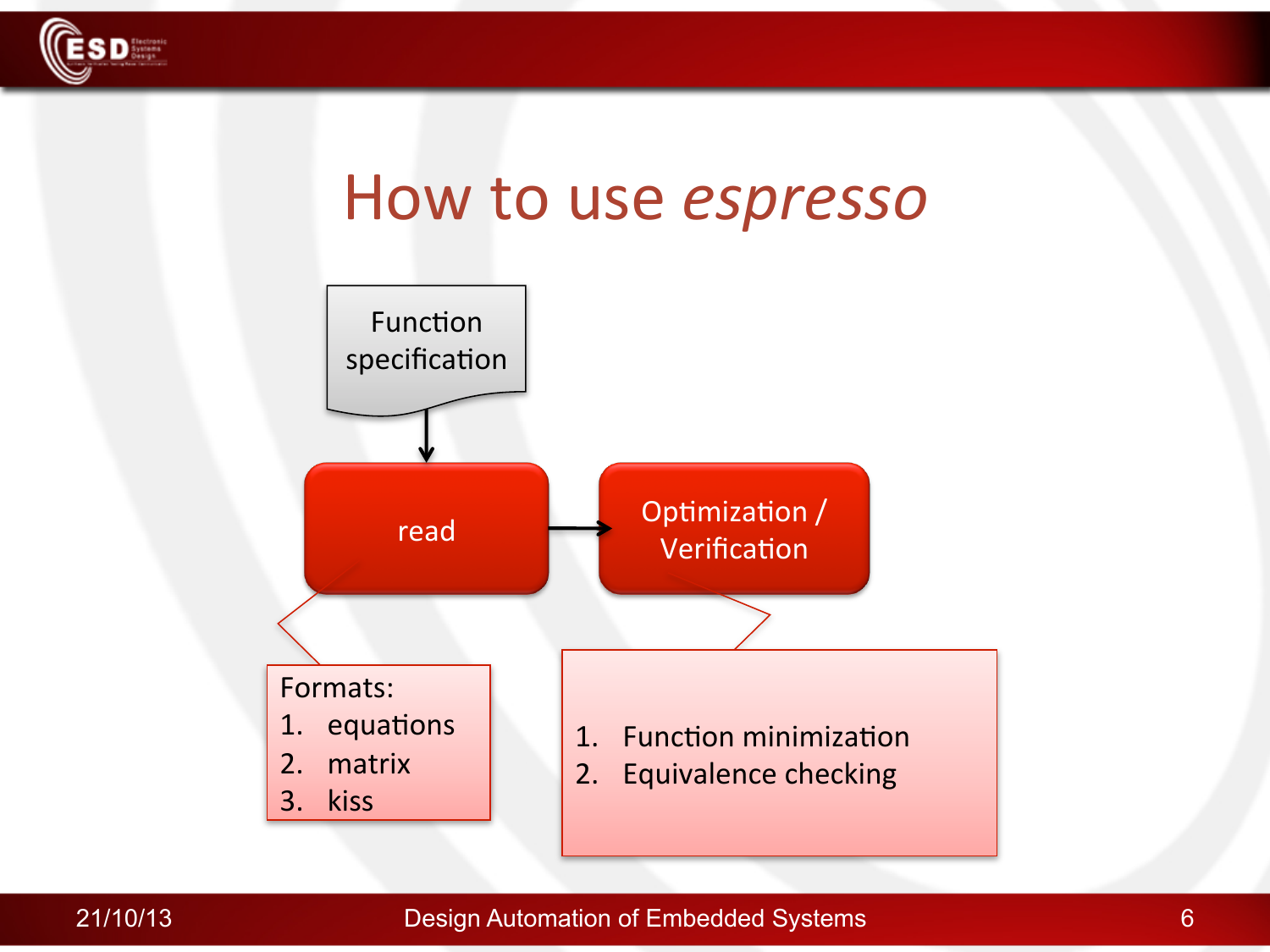

#### *espresso*!–!Basic!usage!

\$>espresso [options] [in\_file] [out\_file]

- Reads the *in\_file* provided – Or the standard input if no file is specified
- Writes the minimized results in out file  $-$  Or to the standard output if no file is specified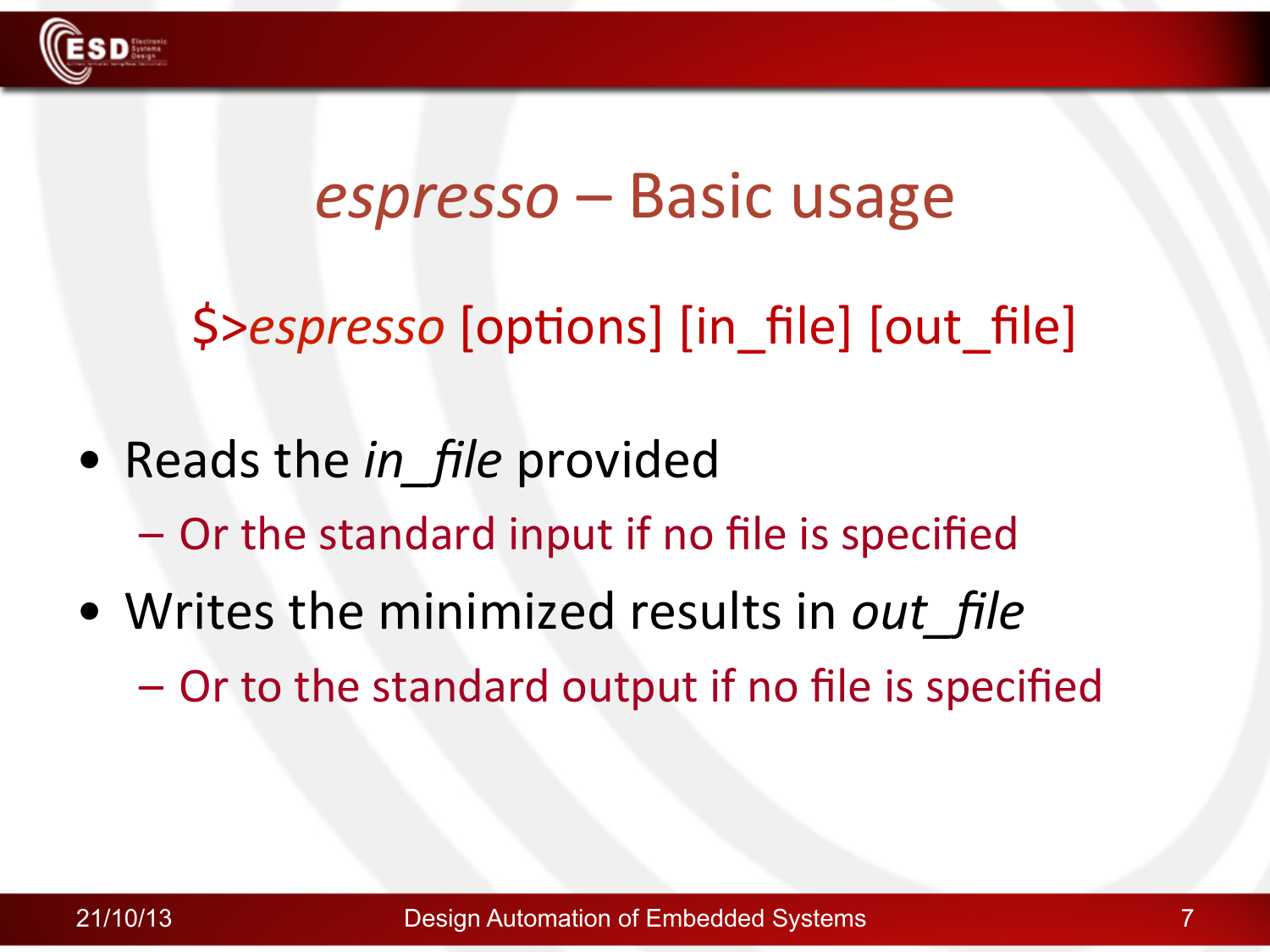

#### Example - Adder

 $sum =ain * bin * cin + ain * bin * cin + ain * bin * cin + ain * cin + ain * bin * cin$  $\text{cout} = \text{ain} * \text{bin} * \text{cin} + \text{ain} * \text{bin} * \text{cin} + \text{ain} * \text{bin} * \text{cin} + \text{ain} * \text{bin} * \text{cin}$ 

| ain            | bin            | cin          | sum            | cout     |
|----------------|----------------|--------------|----------------|----------|
| $\overline{0}$ | $\overline{0}$ | 1            | 1              | 0        |
| $\Omega$       | $\mathbf 1$    | $\Omega$     | $\overline{1}$ | O        |
| 1              | $\Omega$       | $\Omega$     | 1              | $\Omega$ |
| 1              | $\mathbf{1}$   | $\mathbf{1}$ | 1              | 1        |
| 1              | $\mathbf{1}$   | $\Omega$     | $\overline{0}$ | 1        |
| $\Omega$       | $\mathbf 1$    | 1            | $\Omega$       | 1        |
| 1              | O              | 1            | O              | 1        |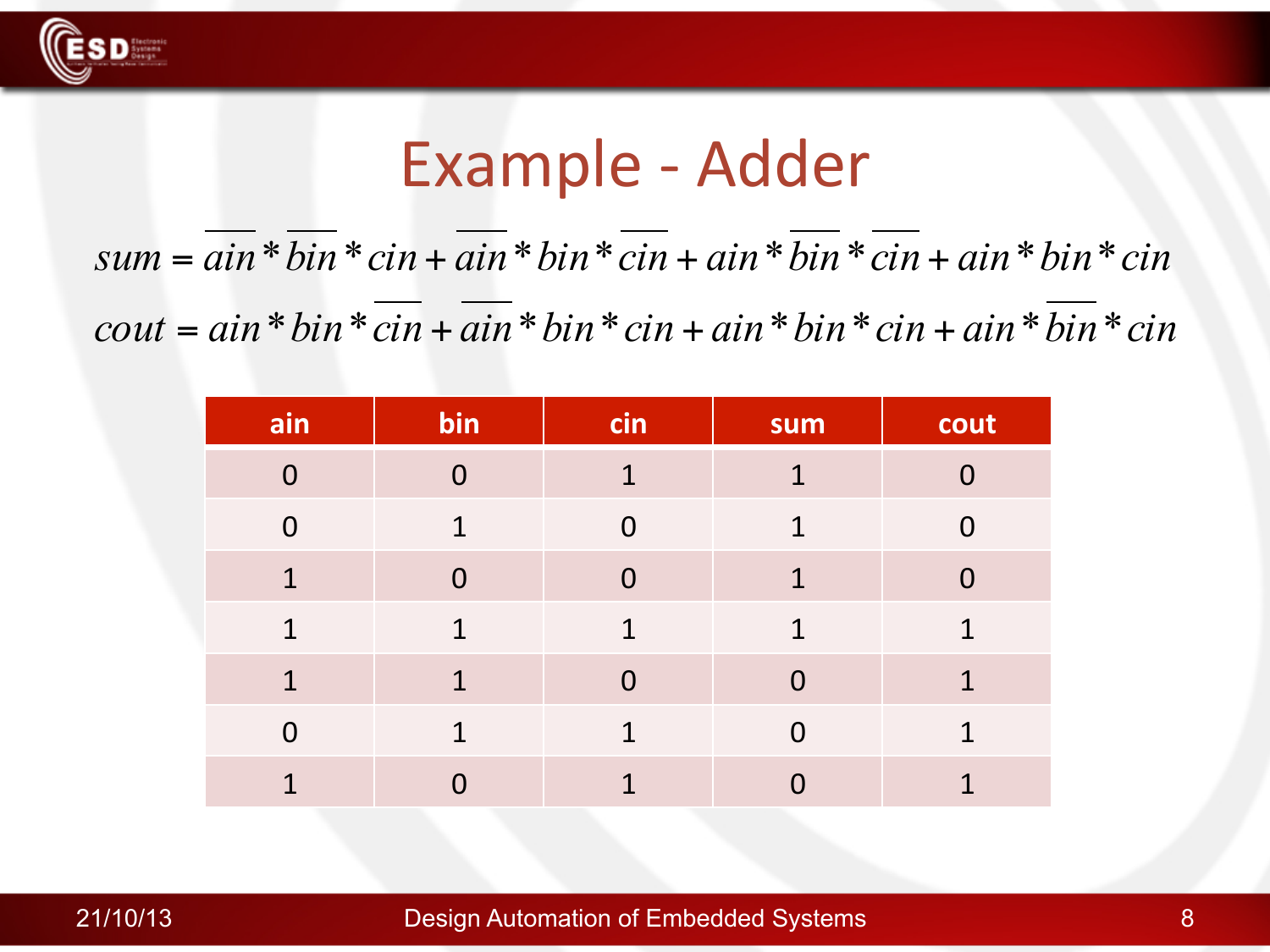

#### espresso – Input file format (I)

- *espresso* accepts specifications described as a character!*matrix*!with!*keywords*!embedded!
	- keywords specify:
		- the size of the matrix
		- the format of the function
	- comments:!
		- allowed using #
	- whitespaces:
		- Blanks, tabs ... are ignored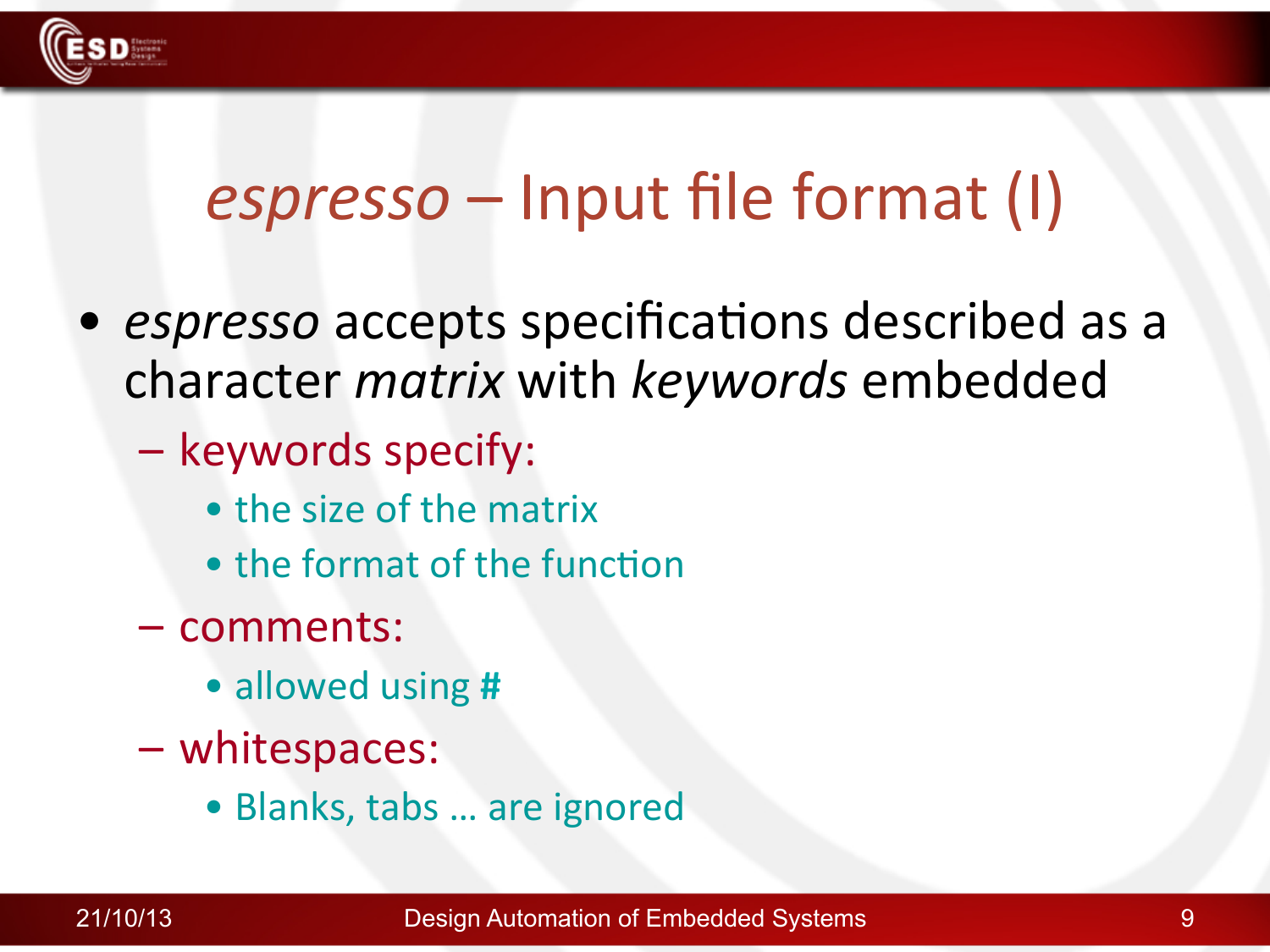

### espresso – Input file format (II)

- Semantics of input part
	- $-$  The format of the function
		- each position in the input matrix corresponds to an input variable where:
			- $-$  "0" implies the corresponding input literal appears complemented in the product term
			- $-$  "1" implies the input literal appears uncomplemented in the product term
			- $-$  "-" implies the input literal does not appear in the product term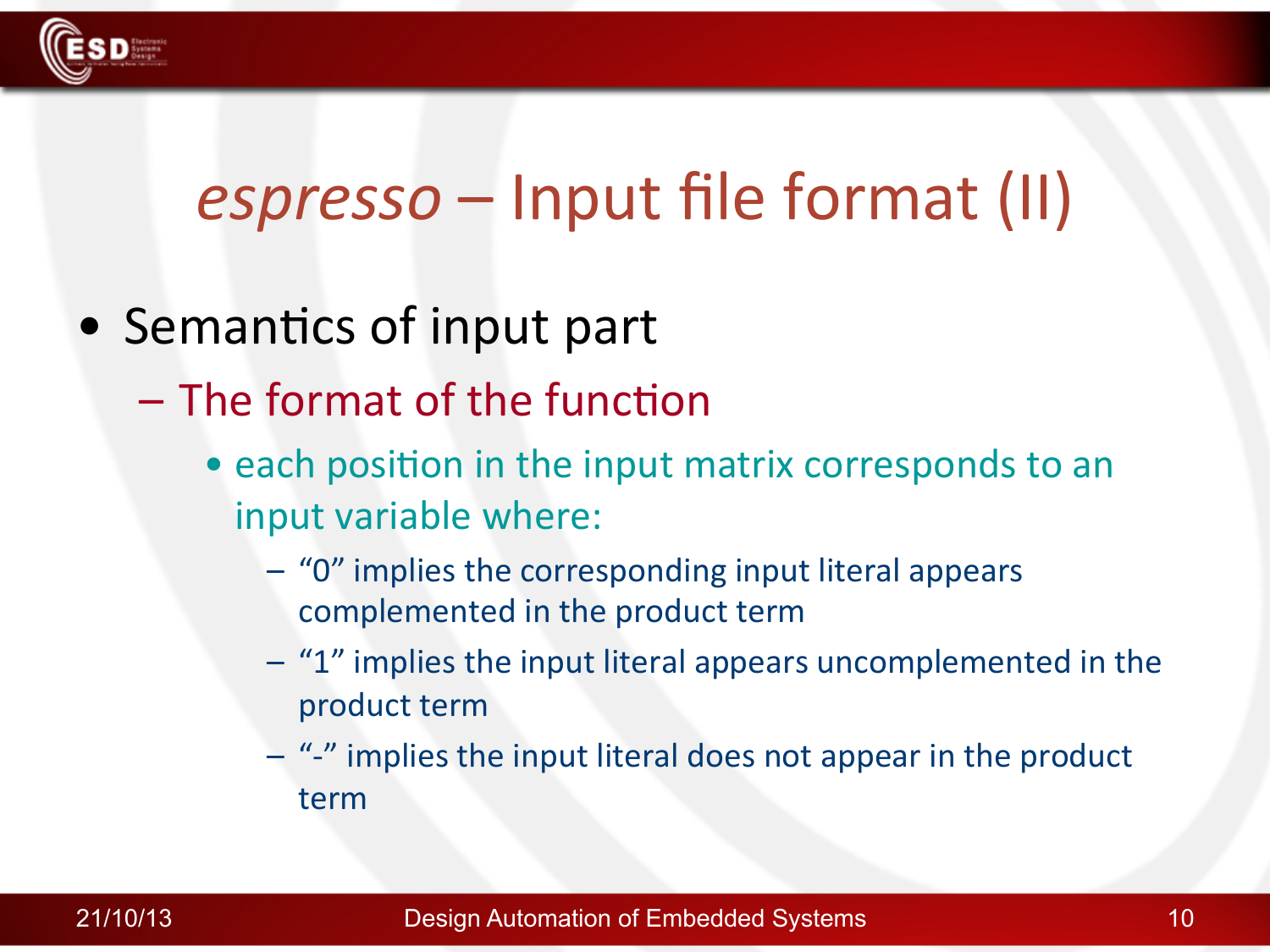

### espresso – Input file format (III)

- Semantics of output part
	- $-$  Specifying the format of the function
		- type  $f$ :
			- for each output, a 1 means this product term belongs to the *ONset***, and 0** or – means this product term has *no meaning* for the value of this function
		- type *fd*:
			- for each output, a 1 means this product term belongs to the ONset,  $-$  implies this product term belongs to the *DC-set* and a 0 means this product term has *no meaning* for the value of this function
			- $-$  it is the default type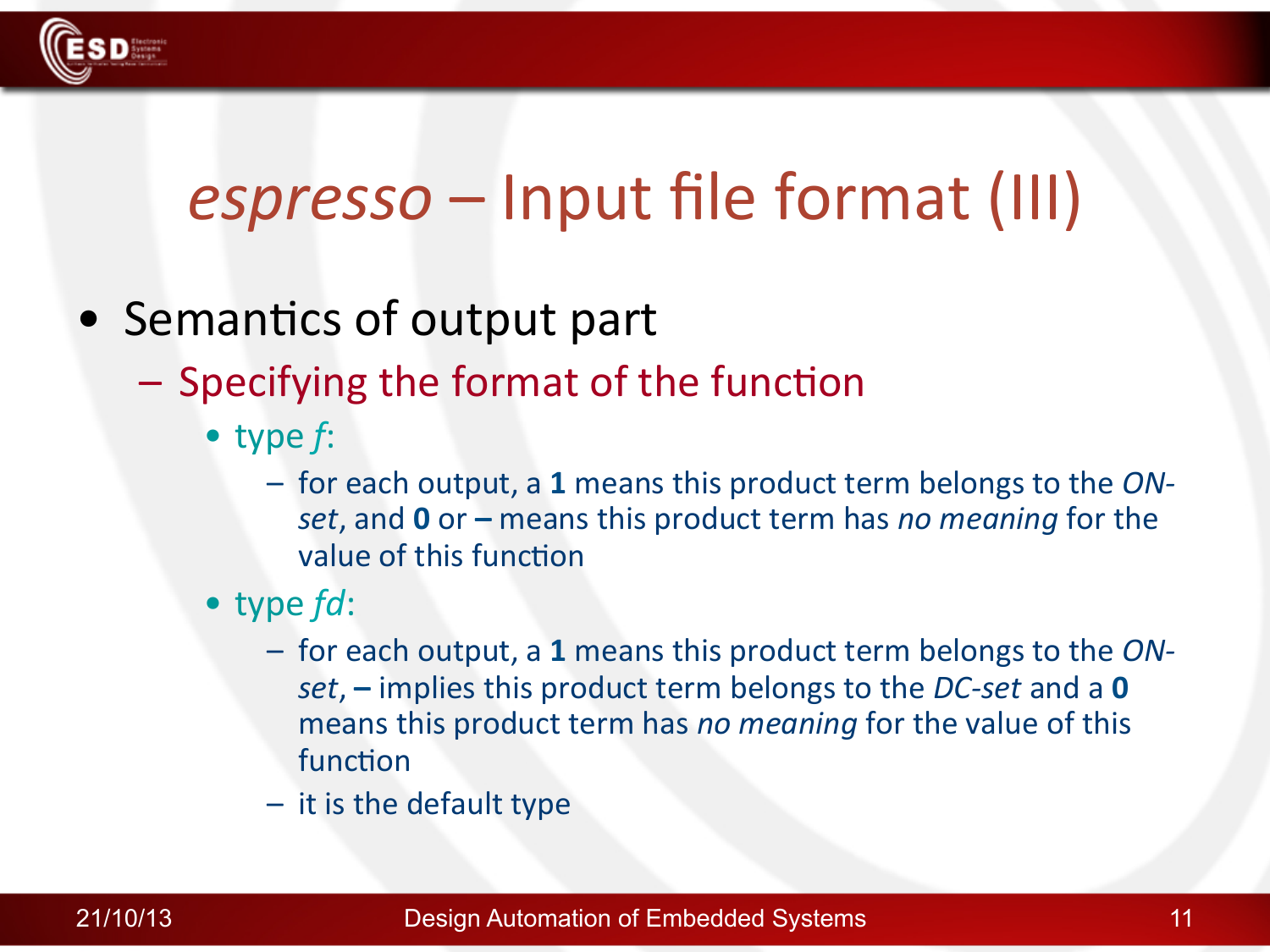

### espresso – Input file format (IV)

#### • type *fr*:

- for each output, a 1 means this product term belongs to the *ON-set*, a 0 means this product term belongs to the *OFF-set*, and a – means this product term has *no meaning* for the value of this function
- type *fdr*:
	- for each output, a 1 means this product term belongs to the *ON-set*, a **0** means this product term belongs to the *OFF-set*, a  $-$  means this product term belongs to the *DC-set*, and a  $\sim$ implies this product term has *no meaning* for the value of this function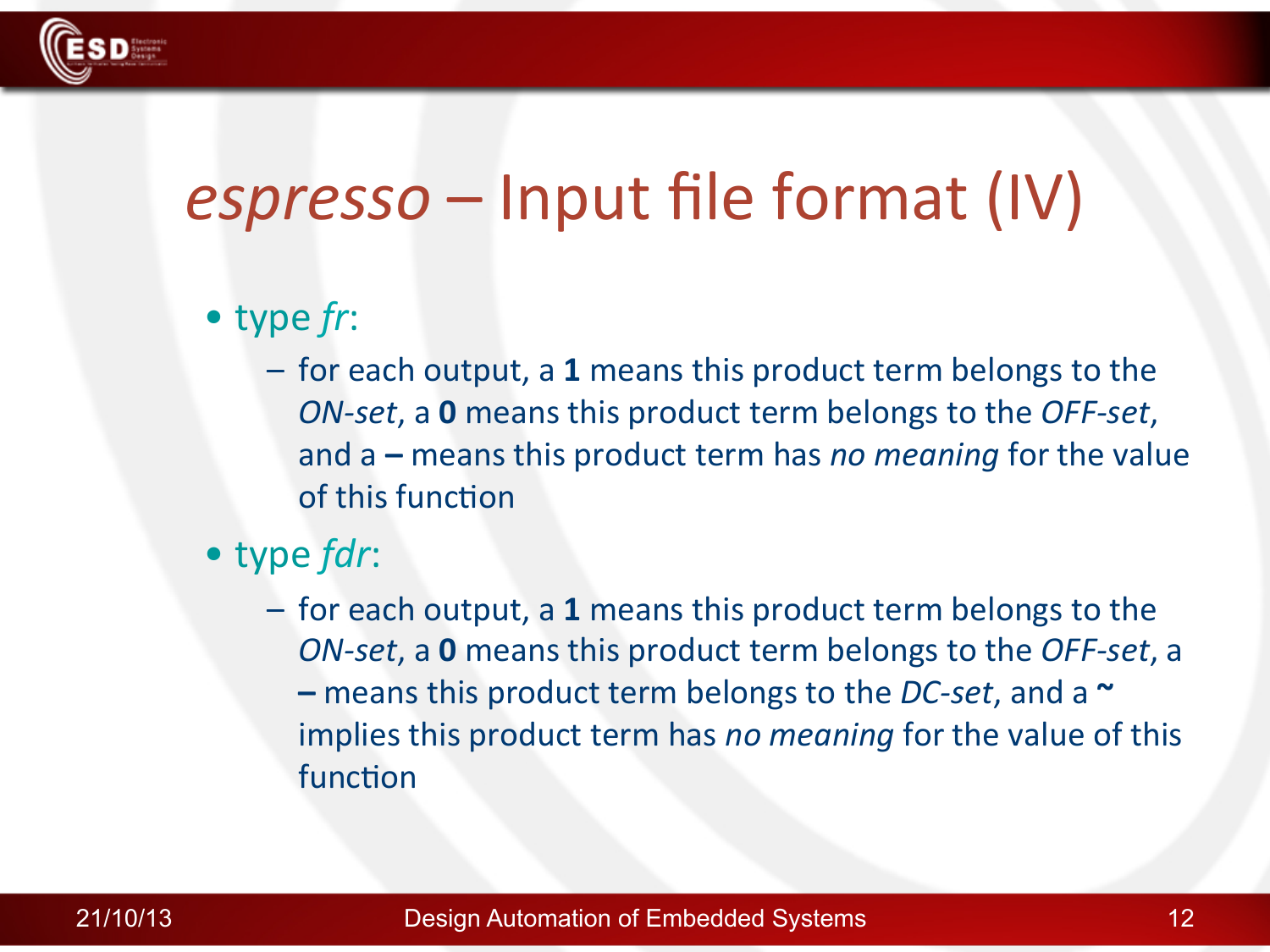

### espresso – Input file keywords (I)

• The following keywords are recognized by espresso:  $\triangleright$  i [d]

 $\triangleright$  specifies the number "d" of input variables

 $\triangleright$  .o [d]

 $\triangleright$  specifies the number "d" of output variables

- $\triangleright$  type [s]
	- $\triangleright$  specifies the logical interpretation of the output part of the character matrix
	- If this keyword must come before any product term
	- $\triangleright$  [s] is one of "f" "fd" "fr" "fdr"
- $\triangleright$  .e

 $\triangleright$  optionally marks the end of the description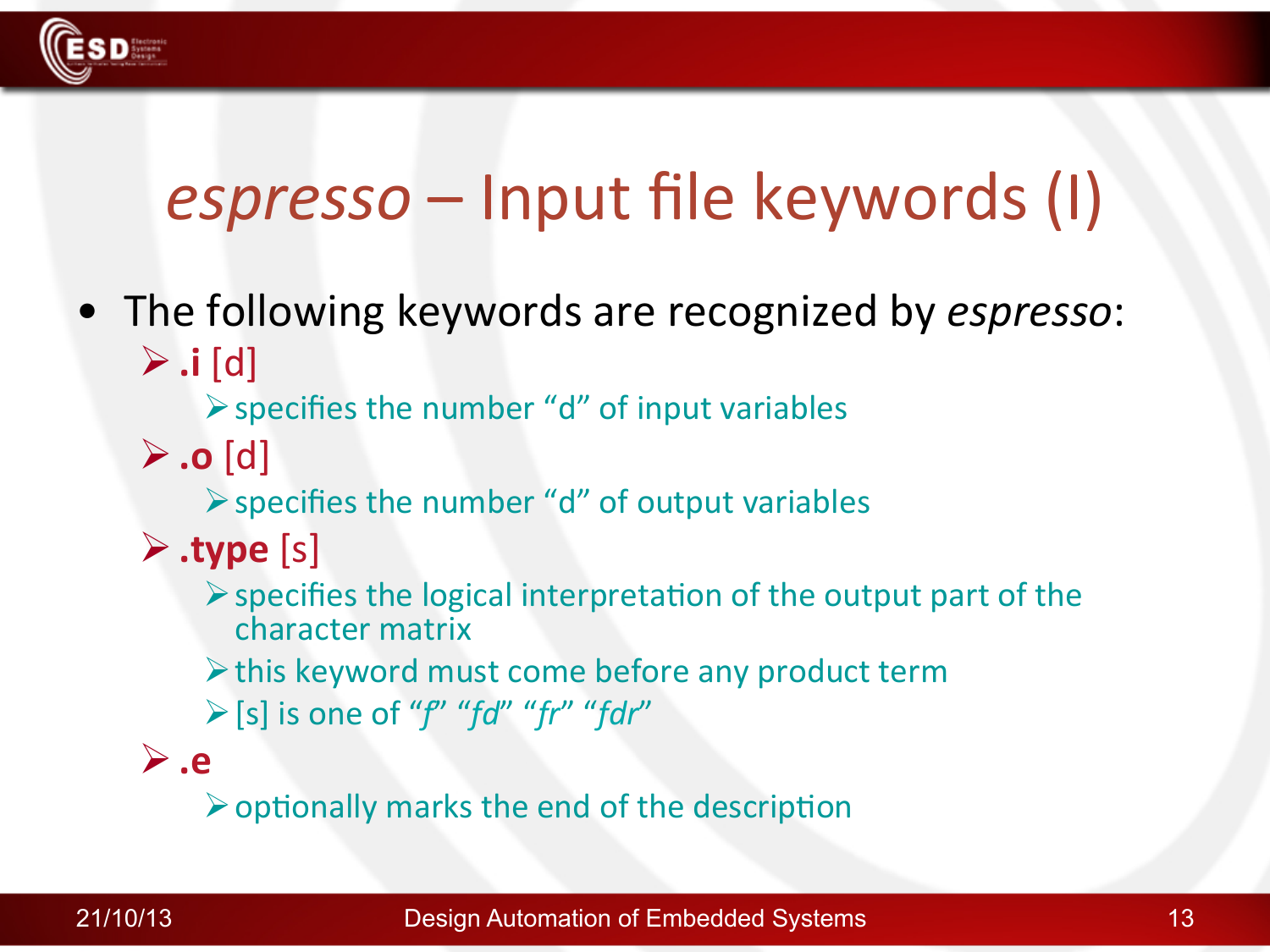

## espresso - Input file keywords (II)

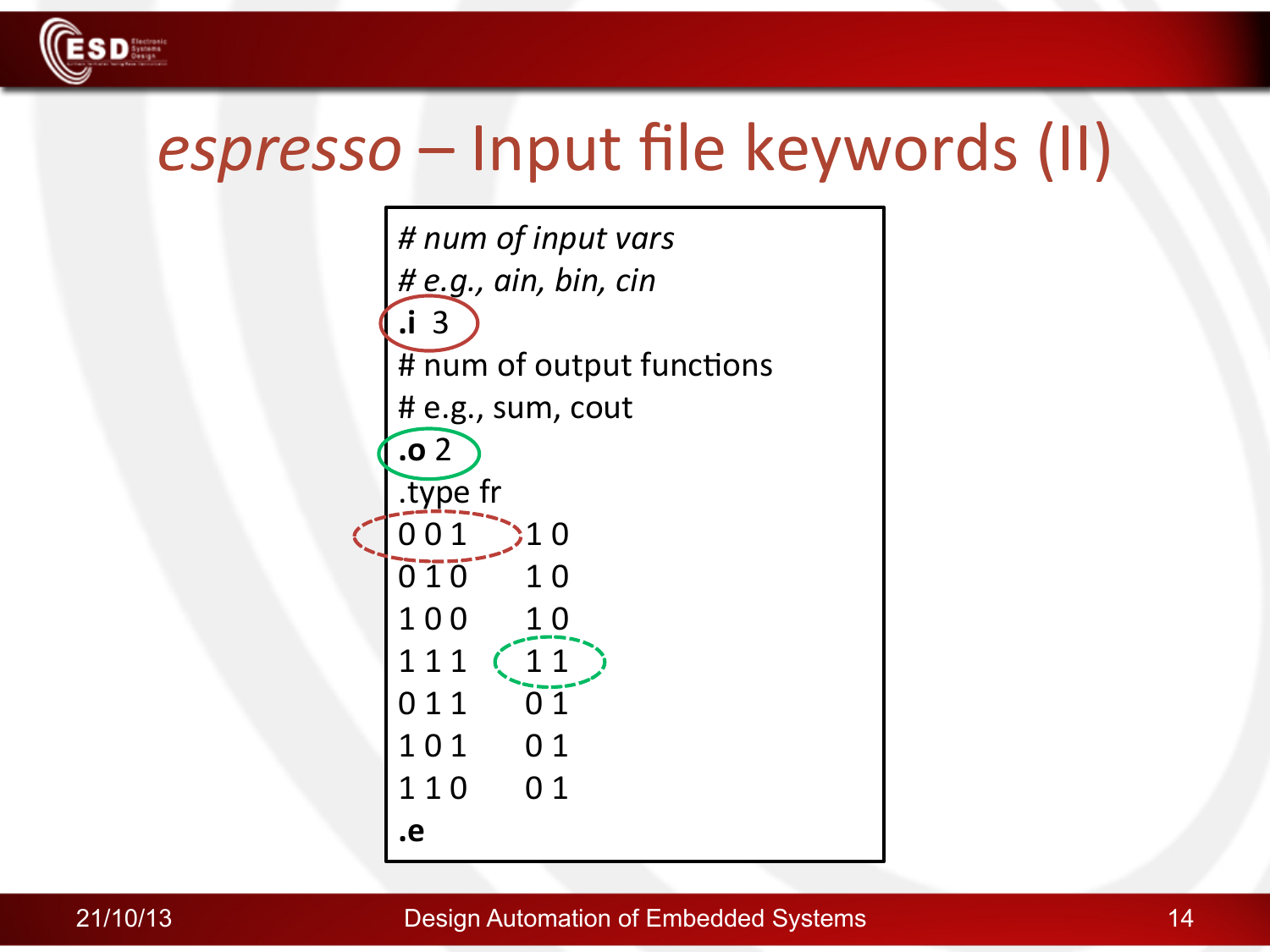

#### espresso – Input file keywords (III)

#### $\triangleright$ .ilb [s1] [s2] .. [sn]  $\triangleright$  gives the names of the binary-valued variables **e**.  $\epsilon$  and **b**.  $\alpha$  and **b.**  $\alpha$  $\triangleright$  as many tokens as input variables  $\triangleright$  **.ob** [s1] [s2] .. [sn]  $\triangleright$  gives the names of the output function **A** must come after **.i** and **.o**  $\triangleright$  as many tokens as output variables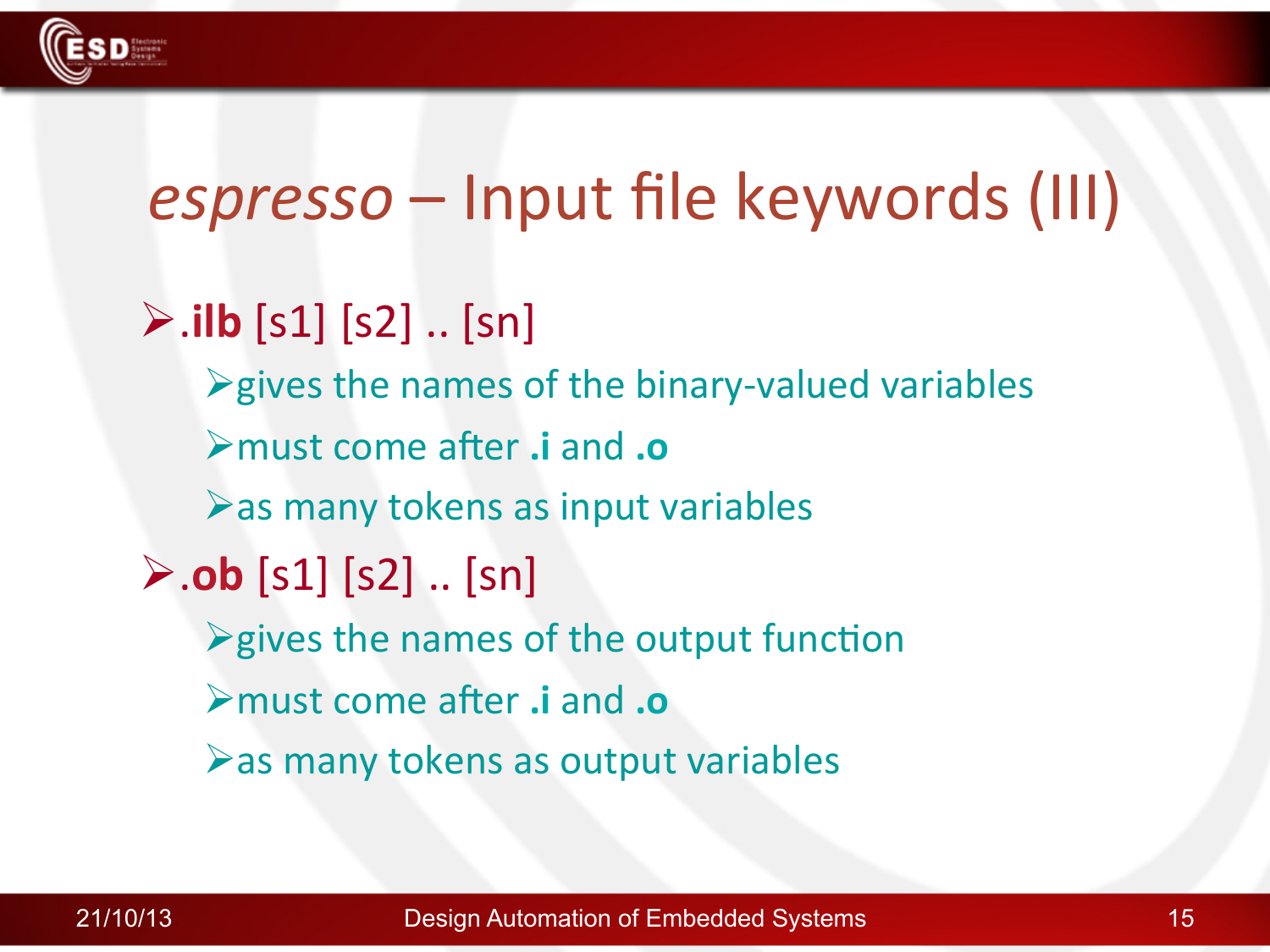

#### espresso – Input file keywords (IV)



21/10/13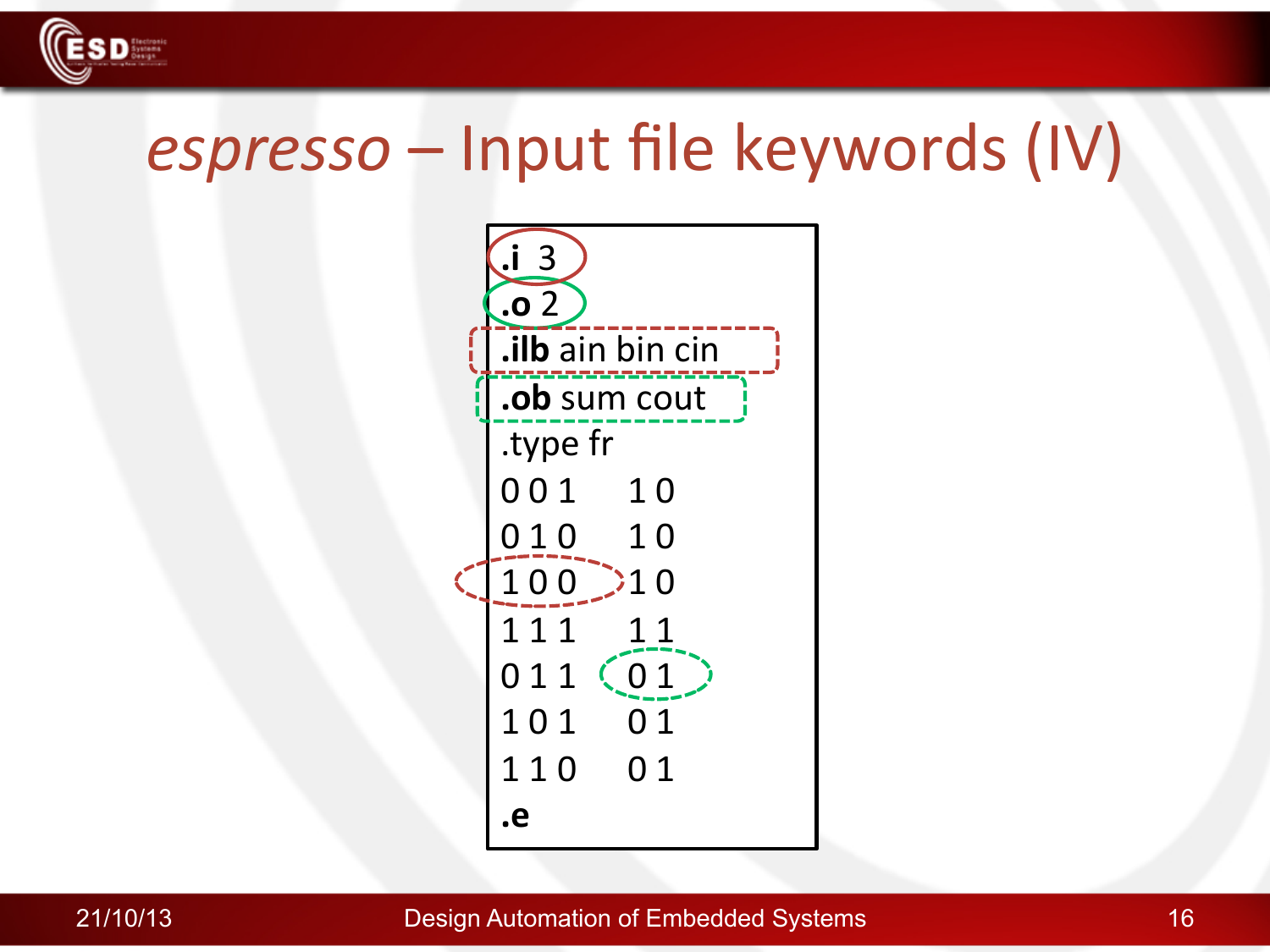

### espresso - Input file keywords (V)

 $\triangleright$ .phase [b1] [b2] .. [bn]  $\triangleright$  specifies the phase of each output  $\triangleright$  positive (1) or negative (0)  $\triangleright$  must come after .*i* and .**o** > as many tokens as output variables  $\triangleright$ .p [d];  $\triangleright$  specifies the number [d] of products **>optional**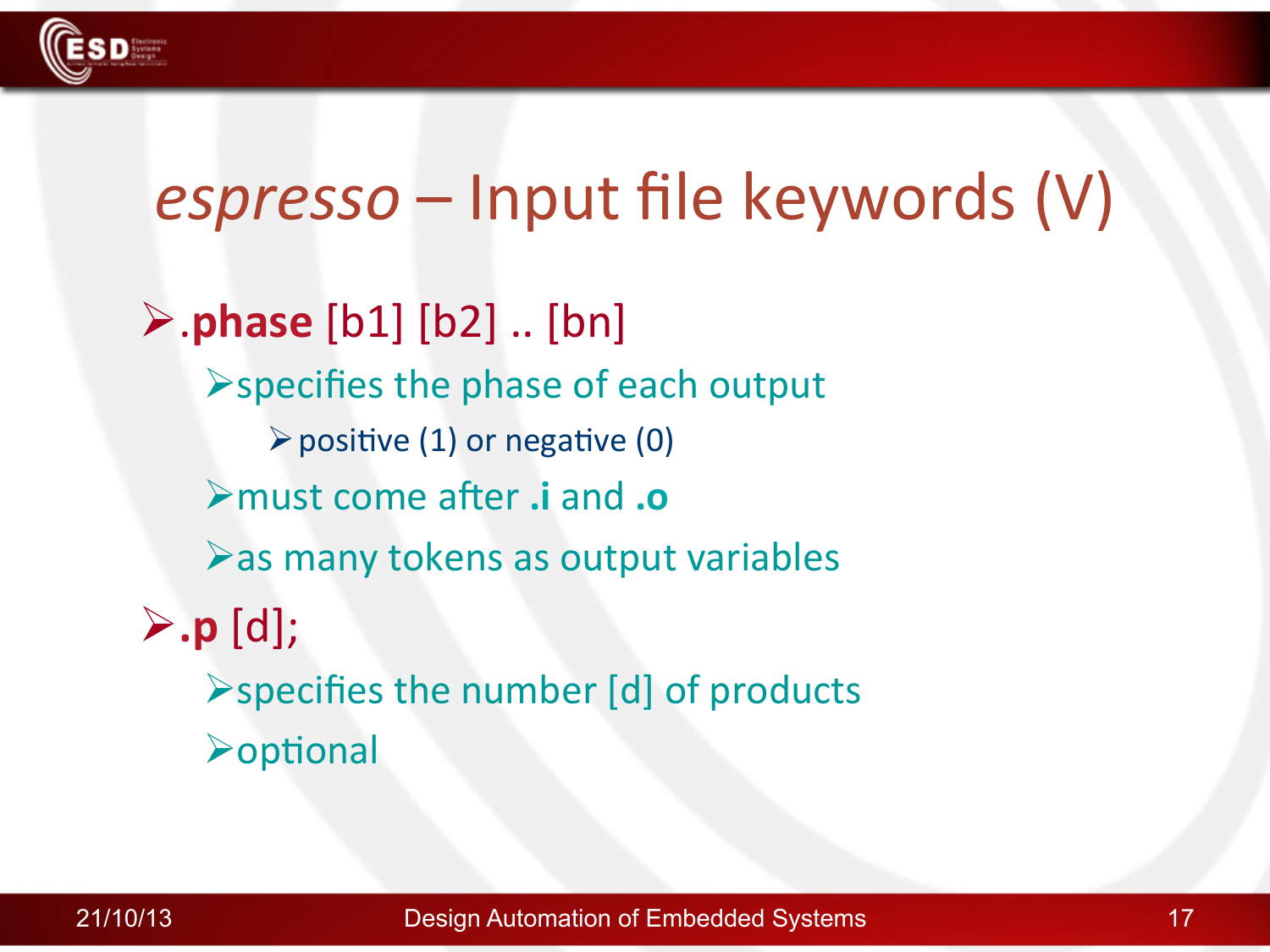

## espresso – Input file keywords (VI)

#### **Example 3.5 assumpt 5.5 assumpt 5.5 assumpt 5.5 assumpt 5.6 assumpt 5.6 assumpt 5.6 assumpt 5.6 assumpt 5.6 assumpting 5.6 assumpting 5.6 assumpting 5.6 assume 5.6 assume 5.6 assume 5.6 assume 5.6 assume 5.6 assume 5.6 as**

- $\triangleright$  the binary variables named [s0] thru [sN] must be considered as a single multiple-valued variable
	- $\triangleright$  variable with 2<sup>N</sup> parts corresponding to the decodes of the binary-valued variables
- $\triangleright$  [s0] is the most significant bit, [sN] is the least significant bit
- $\triangleright$  [t0] .. [tm] provide the labels for each decode of [s0] thru  $[SN]$

#### $\triangleright$ .mv [num\_var] [num\_bin\_var] [d1] [dN]

 $\triangleright$  specifies the number *num\_var* of variables, the number num bin var of binary variables and the size of each of the multiple-valued variables (*d1* through *dN*)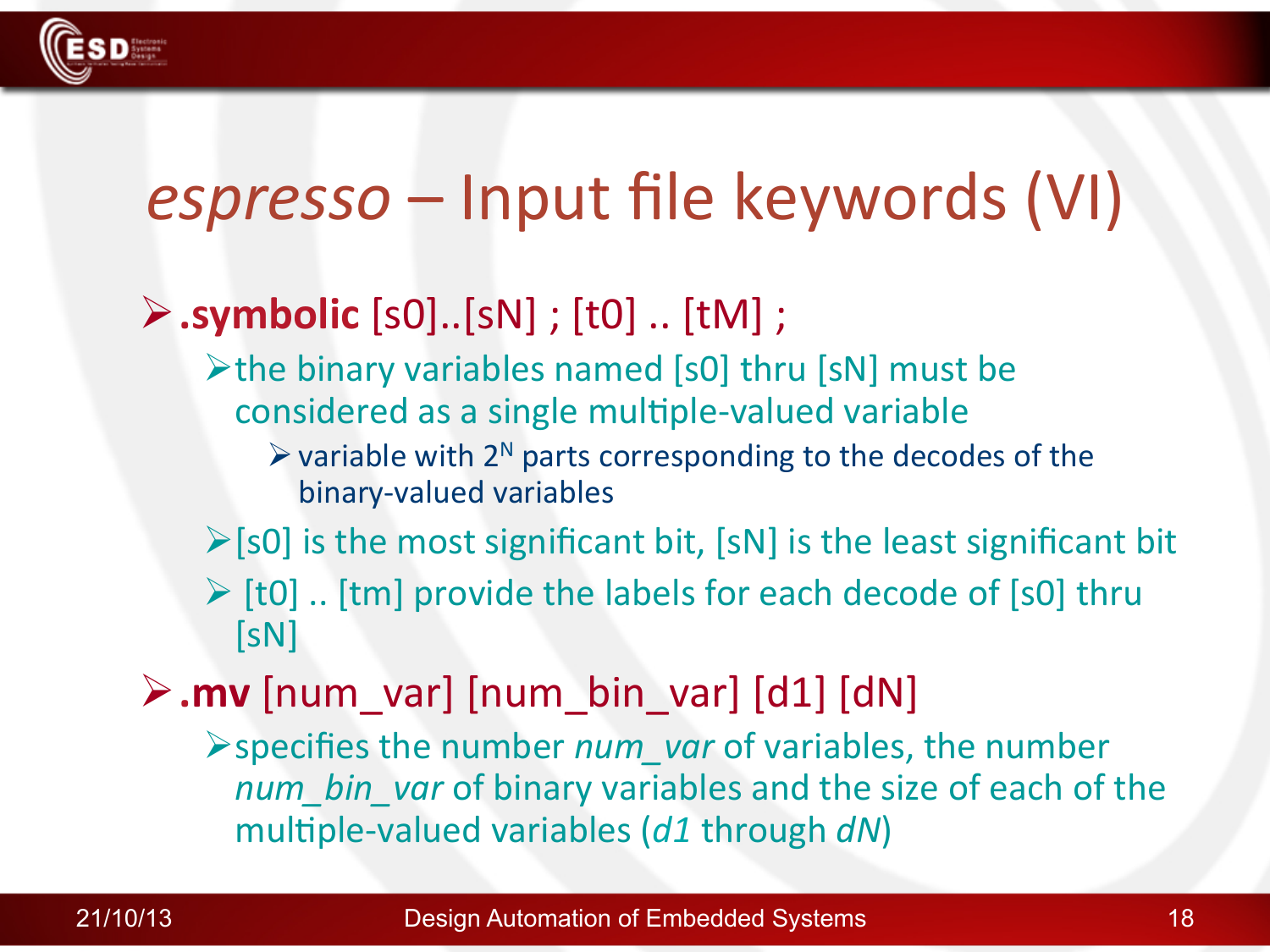

## espresso – Input file keywords (VII)

 $\mathbf{.}$ i 5  $.03$  $\cdot$ ilb ain<1> ain<0> bin<1> bin<0> .ob sum<1> sum<0> cout symbolic ain<1> ain<0> .symbolic bin<1> bin<0> .symbolic sum<1> sum<0> 00000000 0001 001  $00[10]010$ 11  $\Omega$  1 O O  $01000011$ 

 $\ddotsc$ 

#### **Design Automation of Embedded Systems**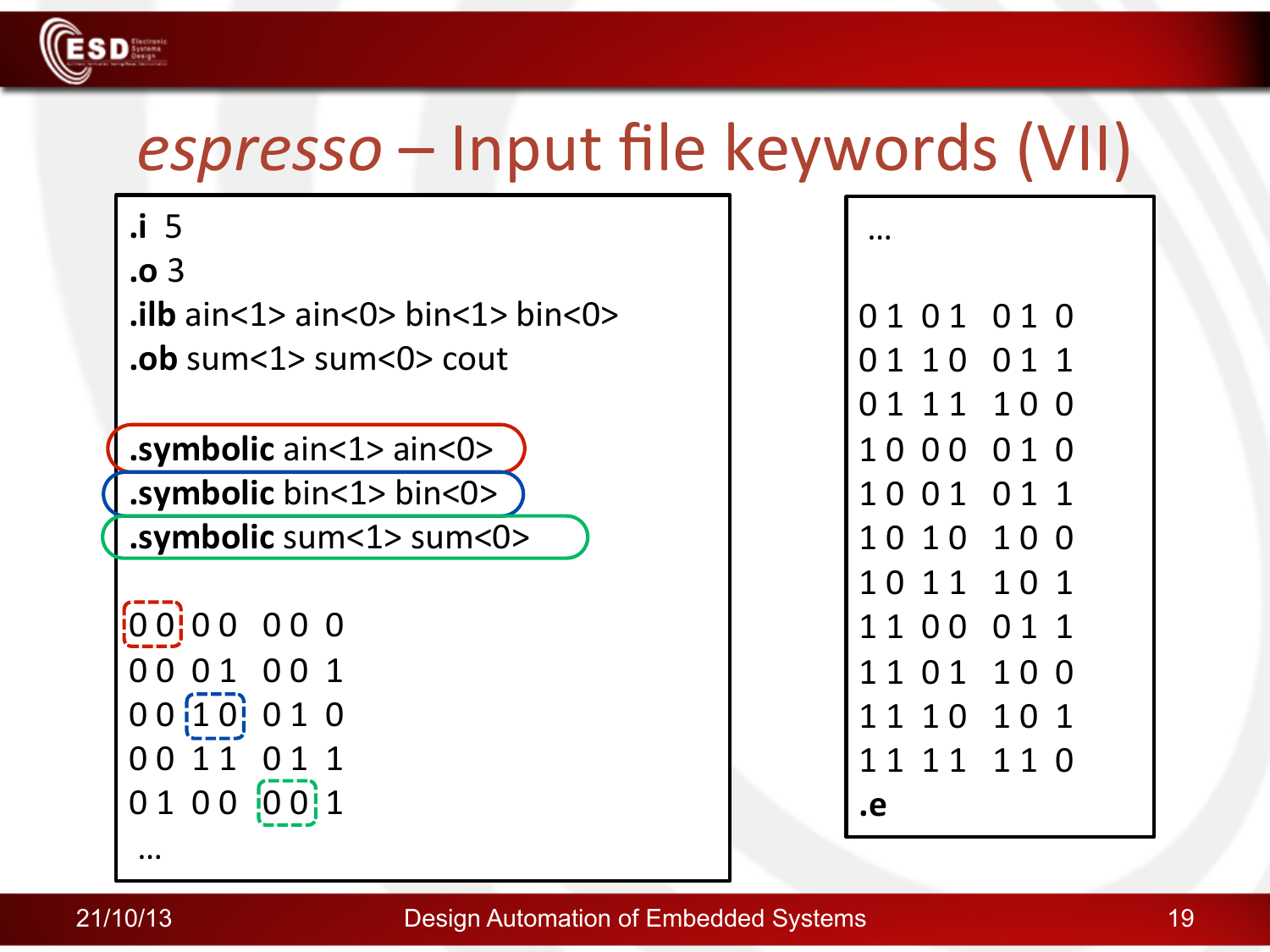

### $essoresso$  – Options (I)

• Interesting options for running *espresso* are: **#D***check*

 $\triangleright$  checks that ON-set, OFF-set, DC-set are disjoint

**#D***exact*

 $\triangleright$  performs exact minimization (potentially expensive)

**#D***many*

 $\triangleright$  reads and minimizes all PLA defined into the input file

- **#D***opo*
	- $\triangleright$  performs output phase optimization, i.e., reduce the number of terms needed to implement the function or its complement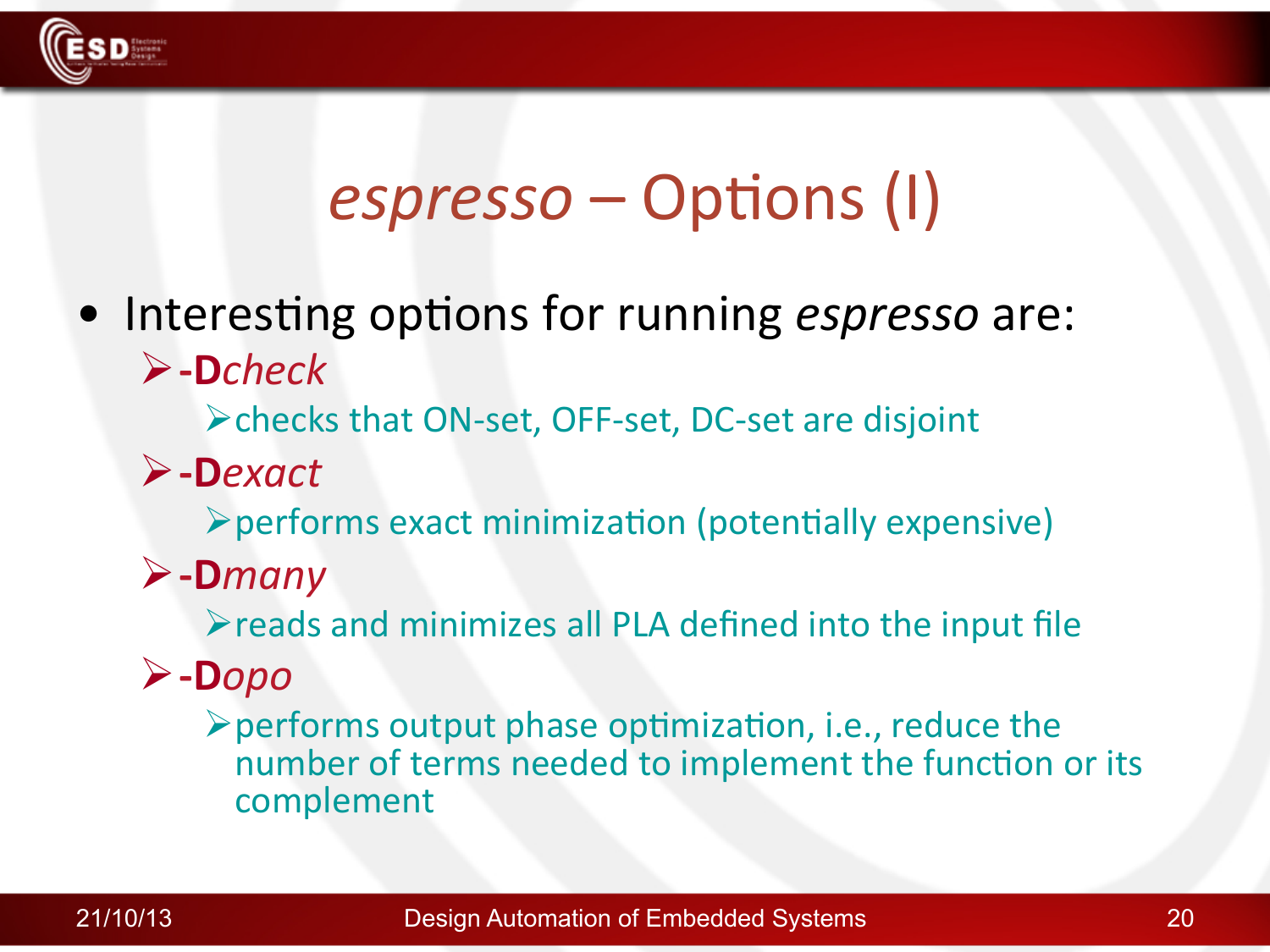

## espresso – Options (II)

#### $\triangleright$ -Dverify

> checks for Boolean equivalence of two functions

▶ requires two filenames from command line

 $\blacktriangleright$ -Dequiv

>identifies output variables which are equivalent

 $\triangleright$ -Dso

> minimizes each function one at time as a single-output function

#### $\triangleright$ -epos

→ Swaps the ON-set and OFF-set of the function after reading the function

 $\triangleright$  useful for minimizing the OFF-set of a function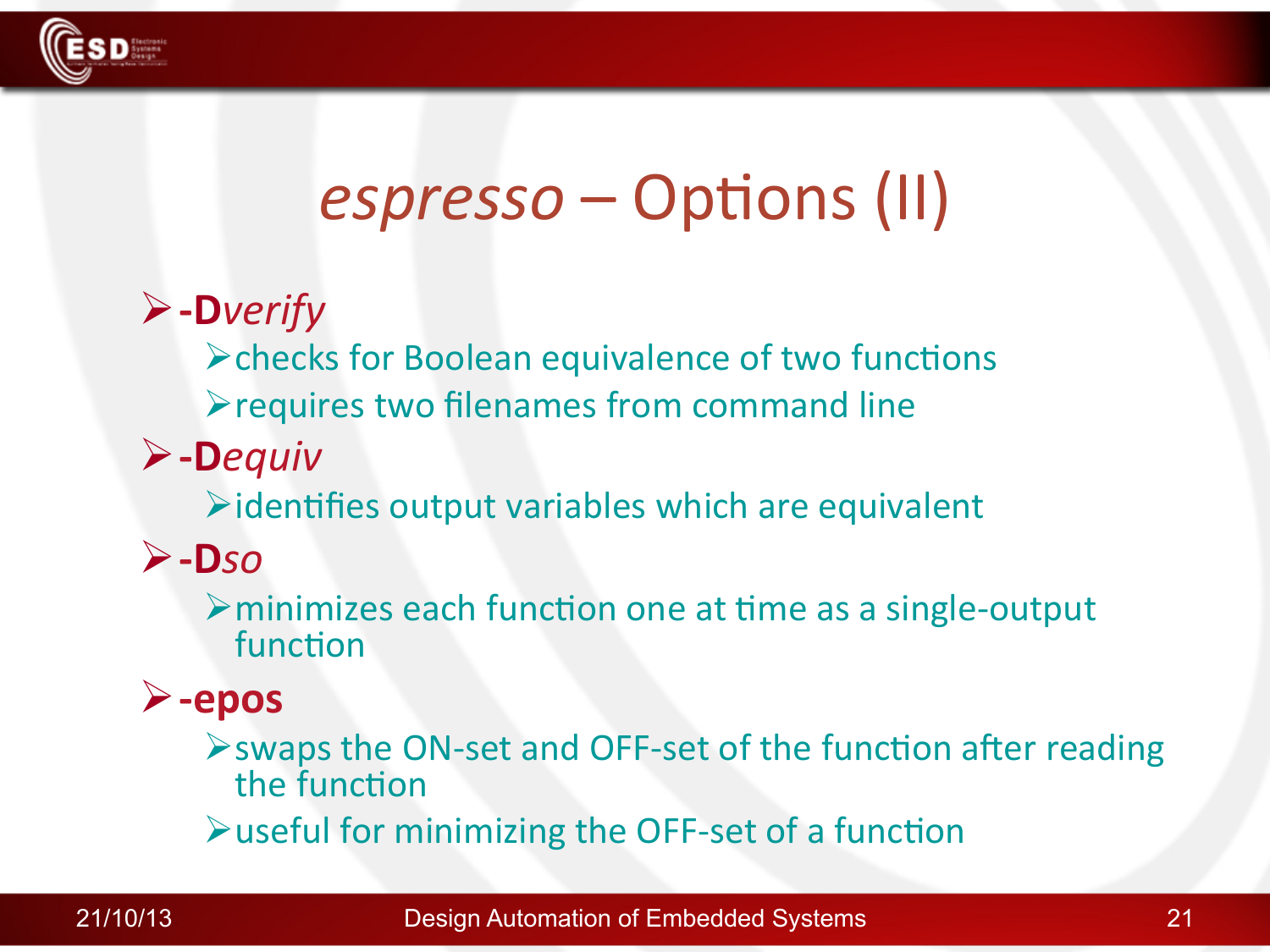

#### espresso – Options (II)

 $\blacktriangleright$ -V" ≻verbose debugging details  $\triangleright$ " activates all details  $\rightarrow$ -d **Examples debugging**  $\triangleright$ -o [type] Selects the output format >type can be: ≻f: only On-set > fd: ON-set and DC-set ≻ fr: ON-set and OFF-set *► fdr*: ON-set, OFF-set and DC-set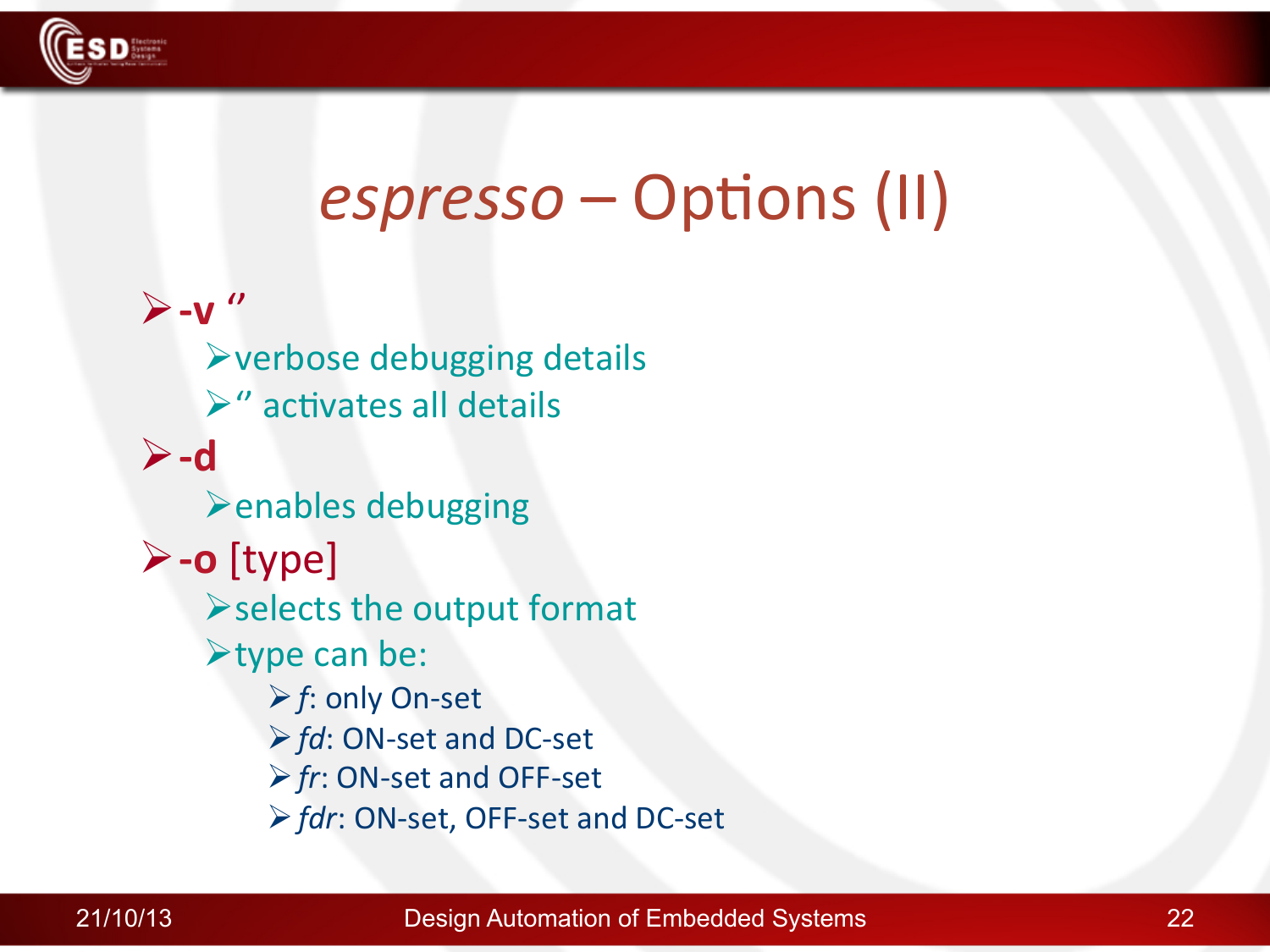

### U.C. Berkeley – Official release

- Official *espresso* release is available at http://embedded.eecs.berkeley.edu/pubs/ downloads/espresso/index.htm
	- Source code
	- Examples!
	- Man!pages!for!*espresso+*

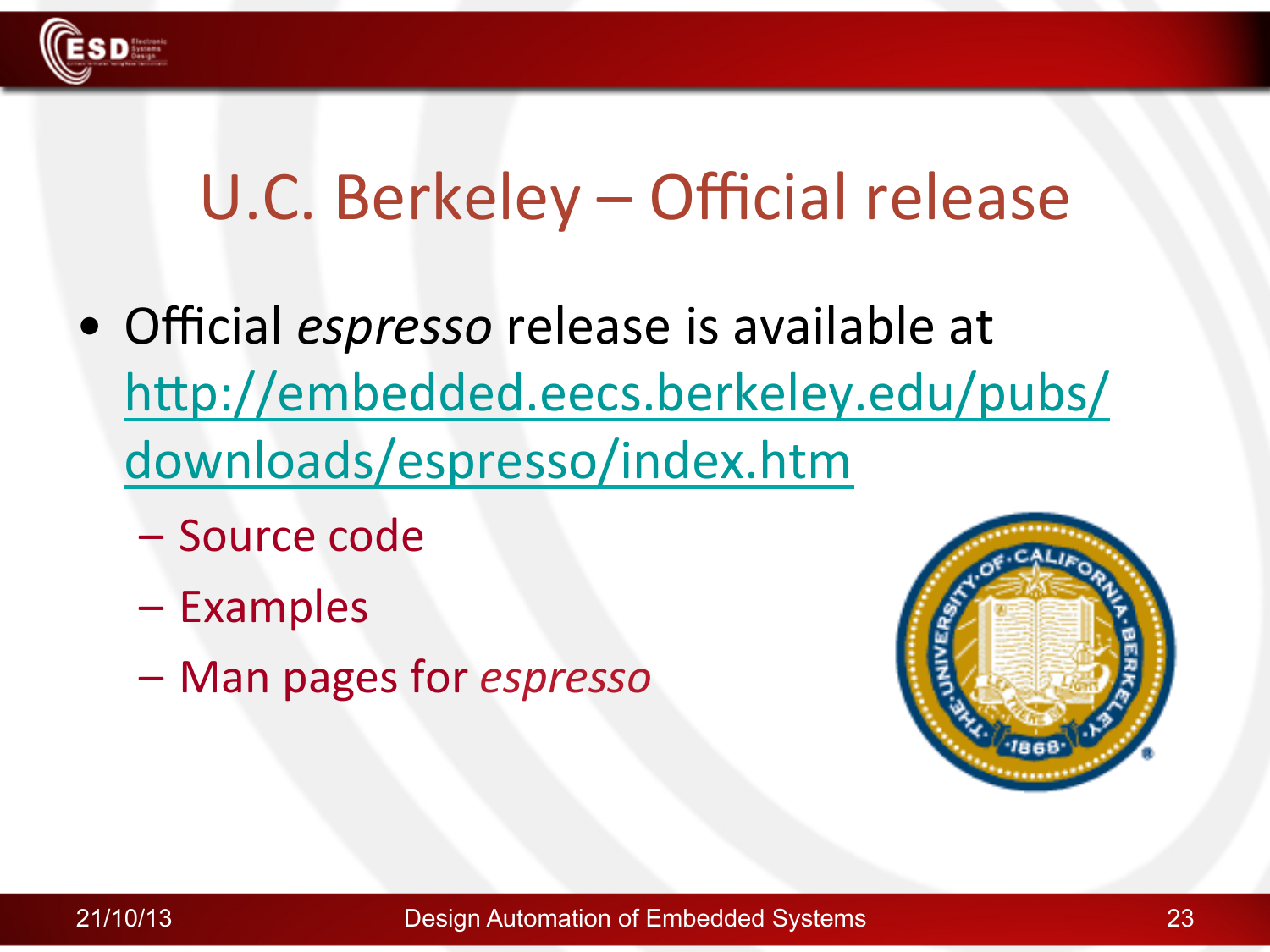### University of Verona - ESD release

- $\bullet$  The latest version of the tool is installed in - /opt/EDA\_Software/sse/espresso
- To set environment variabiles – source!/opt/EDA\_SoPware/start\_eda.bash then select option 19 (SSE Tools)
- Several examples are available at – /opt/EDA\_Software/sse/espresso/examples
- Man pages are available
	- man espresso

**SD** Systems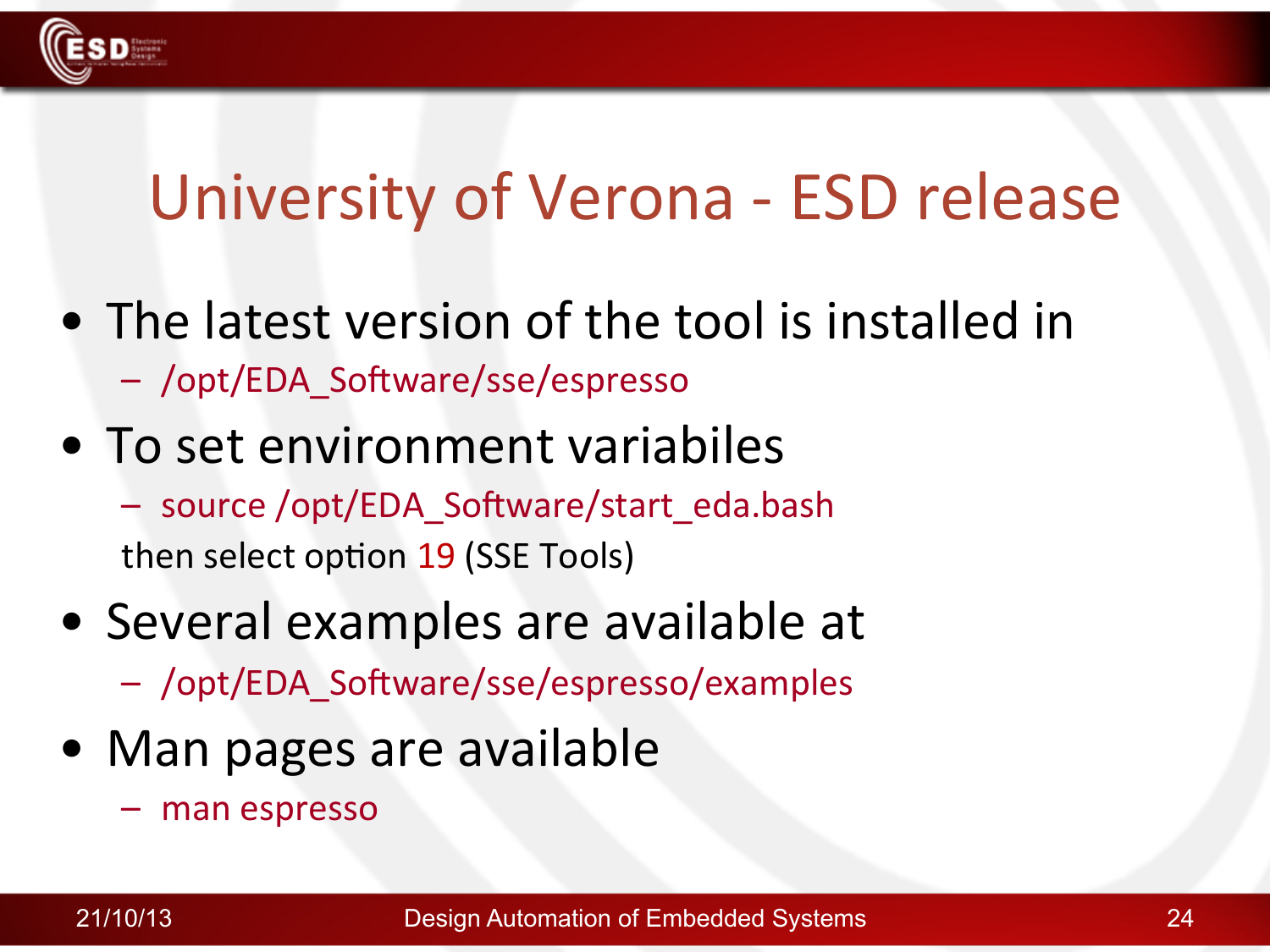

#### Man pages

- PLA format manual (espresso.5)
	- see examples
		- #1, a two bit adder
		- #2, multi-valued function
		- #3, multi-valued function setup for *kiss*-style minimization
- *espresso* usage manual (espresso.1) – List options by espresso -h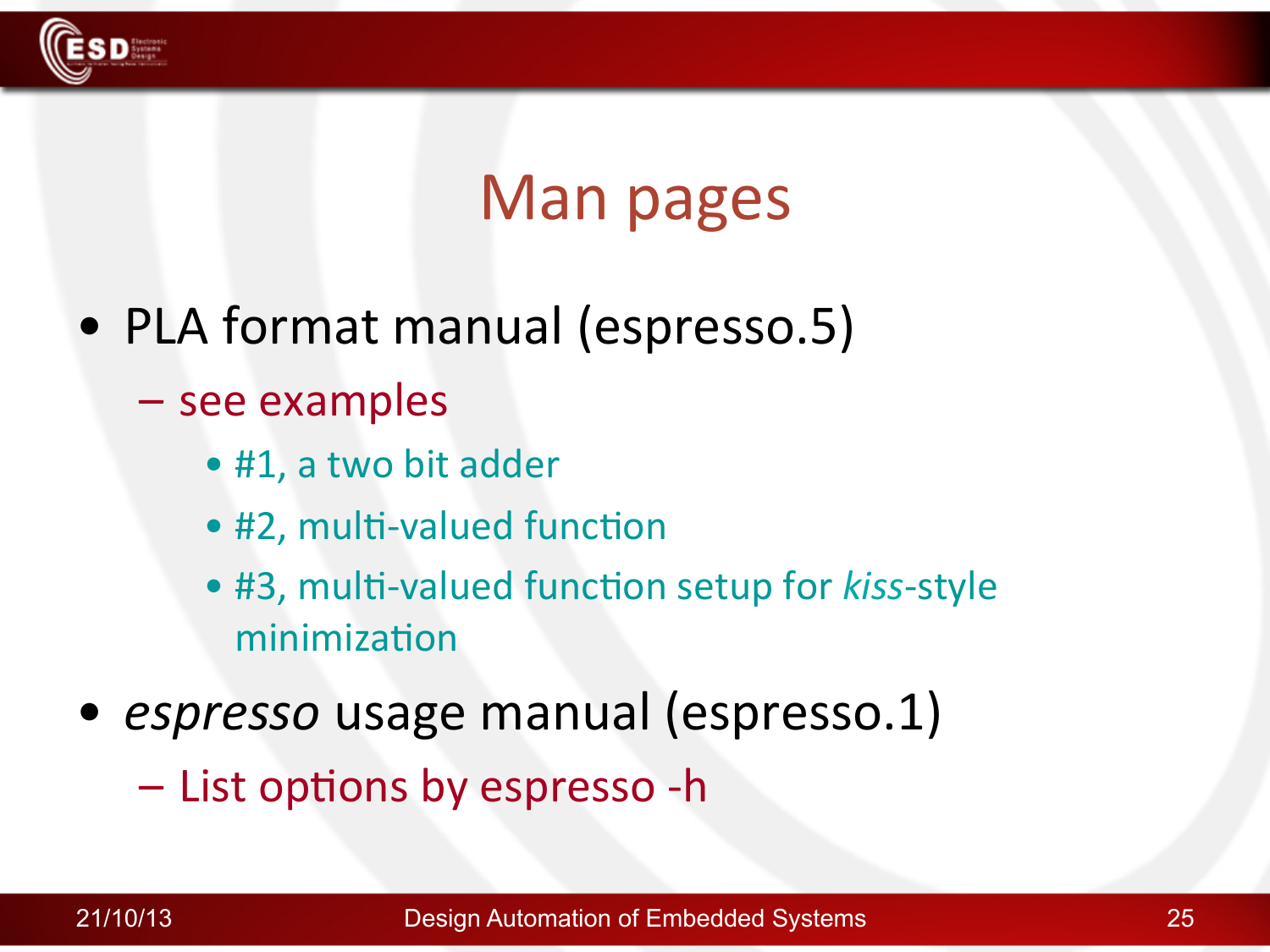

# Exercise 1 (I)

• The Indian society of Natchez, who lived in North America, was divided into four groups: Suns, Nobles, Honorables, Stinkards. In this society, marriages were allowed according to specific rules, and the corresponding progeny belongs to a particular group as described in the following table:

| <b>Mother</b> | <b>Father</b>   | Progeny         |
|---------------|-----------------|-----------------|
| Sun           | Stinkard        | Sun             |
| <b>Noble</b>  | Stinkard        | <b>Noble</b>    |
| Honorable     | Stinkard        | Honorable       |
| Stinkard      | Sun             | <b>Noble</b>    |
| Stinkard      | <b>Noble</b>    | Honorable       |
| Stinkard      | Honorable       | Stinkard        |
| Stinkard      | <b>Stinkard</b> | <b>Stinkard</b> |

Other combinations are not allowed.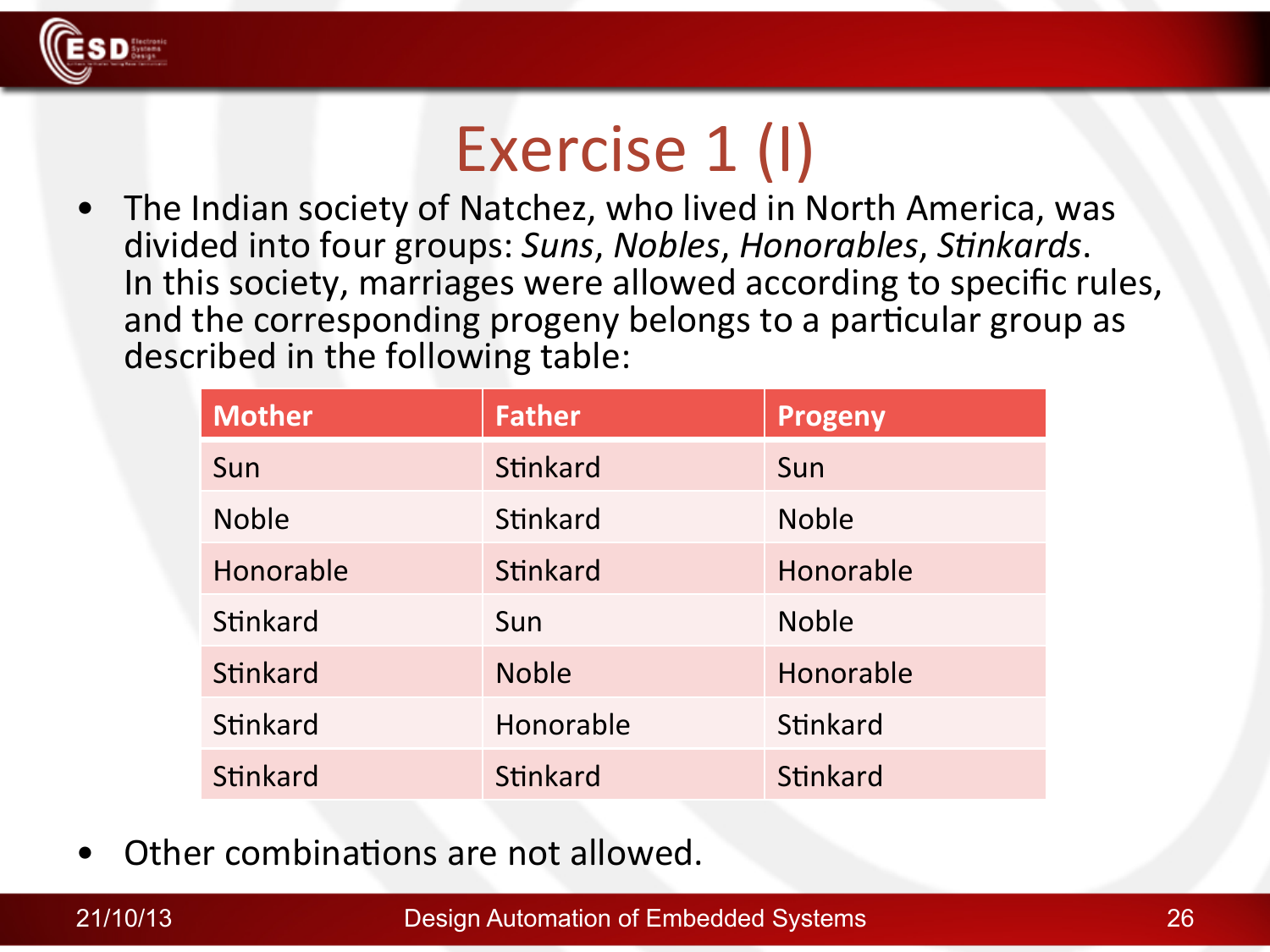

# Exercise 1 (II)

- 1. Represent the condition that characterizes the progeny of type Stinkard using a multivalued single product.
- 2. Represent, using the minimum number of multi-valued products, the illegal marriages.
- 3. Represent using the minimum number of multi-valued products the illegal marriages and progeny group.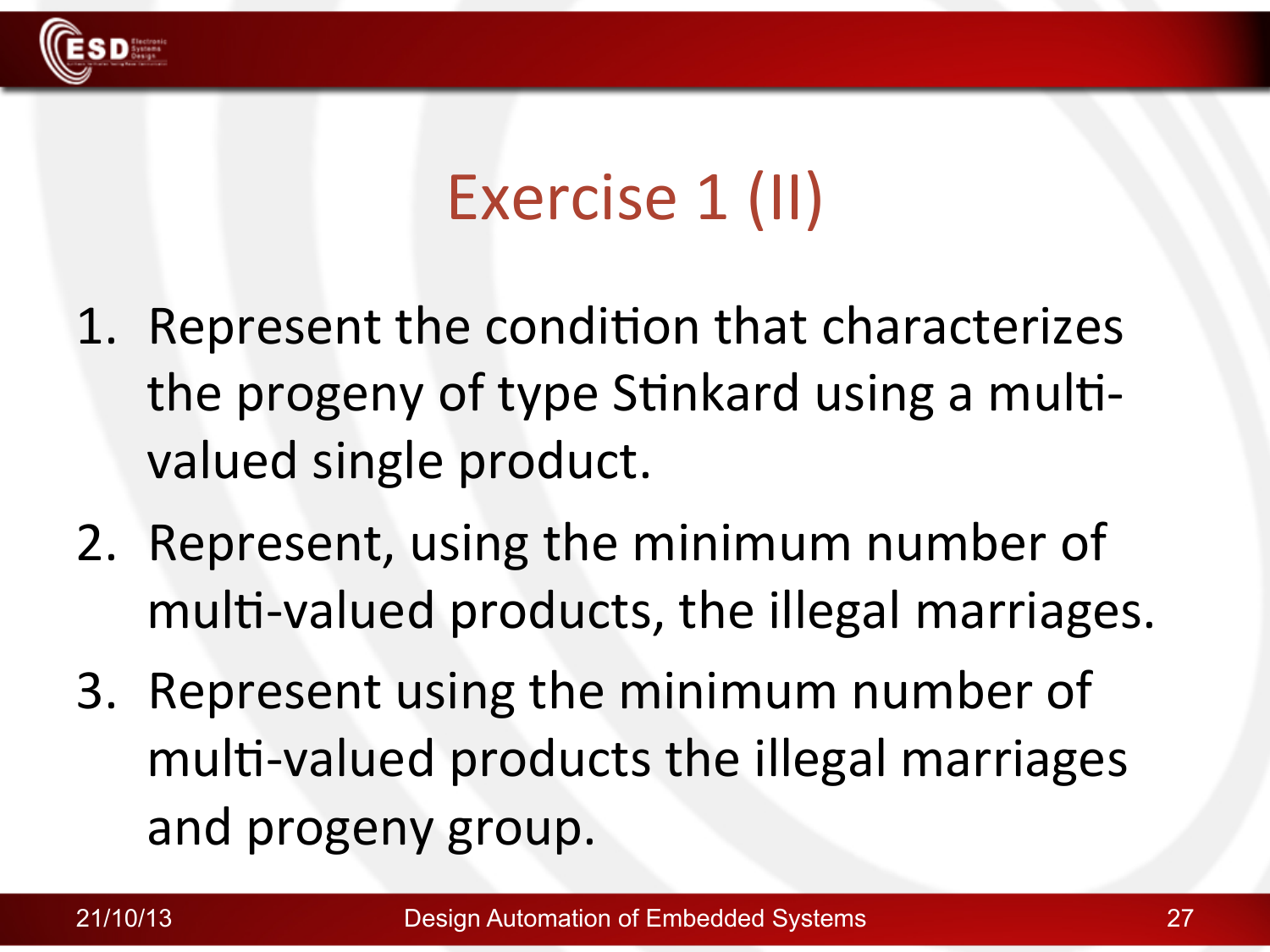

# Exercise 2 (I)

- Formulate the minimum map coloring problem (coloring a map with the minimum number of colors such that adjacent regions don't have the same color) as a logic minimization problem.
- Apply your formulation to the following map and use *espresso* to find a minimum coloring for the map.